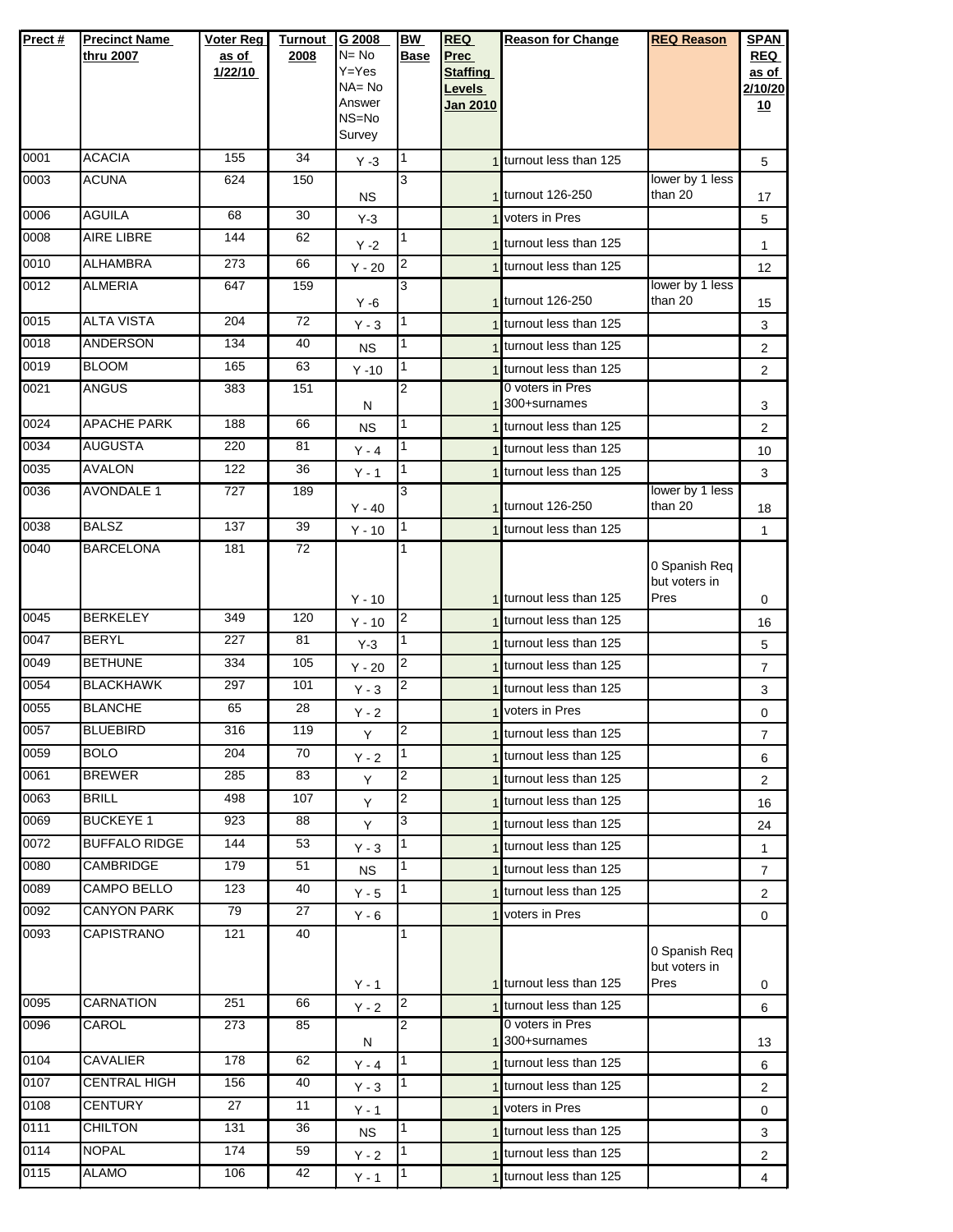| Prect# | <b>Precinct Name</b><br>thru 2007 | <b>Voter Reg</b><br>as of<br>1/22/10 | <b>Turnout</b><br>2008 | G 2008<br>$N = No$<br>$Y = Yes$<br>NA= No<br>Answer<br>NS=No<br>Survey | <b>BW</b><br><b>Base</b> | <b>REQ</b><br><b>Prec</b><br><b>Staffing</b><br><b>Levels</b><br>Jan 2010 | <b>Reason for Change</b>                      | <b>REQ Reason</b>              | <b>SPAN</b><br><b>REQ</b><br>as of<br>2/10/20<br><u>10</u> |
|--------|-----------------------------------|--------------------------------------|------------------------|------------------------------------------------------------------------|--------------------------|---------------------------------------------------------------------------|-----------------------------------------------|--------------------------------|------------------------------------------------------------|
| 0116   | <b>EL PRADO</b>                   | 344                                  | 90                     | $Y - 2$                                                                | 2                        |                                                                           | 1 turnout less than 125                       |                                | 9                                                          |
| 0120   | <b>MYRNA</b>                      | 287                                  | 94                     | $Y - 1$                                                                | 2                        |                                                                           | 1 turnout less than 125                       |                                | $\overline{4}$                                             |
| 0121   | <b>JASPER</b>                     | 287                                  | 102                    | $Y - 6$                                                                | 2                        |                                                                           | turnout less than 125                         |                                | $\overline{7}$                                             |
| 0122   | <b>STONEGATE</b><br><b>PARK</b>   | 168                                  | 45                     | $Y - 1$                                                                | 1                        |                                                                           | 1 turnout less than 125                       |                                | 4                                                          |
| 0123   | DEL RIO                           | 273                                  | 71                     | Ν                                                                      | 2                        |                                                                           | 0 voters in Pres<br>1 <sup>300+surnames</sup> |                                | 2                                                          |
| 0127   | <b>DUBLIN</b>                     | 287                                  | 115                    | Y                                                                      | 2                        |                                                                           | 1 turnout less than 125                       |                                | $\overline{4}$                                             |
| 0128   | NAVARRETE                         | 391                                  | 145                    | $Y - 5$                                                                | $\overline{2}$           |                                                                           | 1 turnout 126-250                             | lower by 1 less<br>than 20     | 8                                                          |
| 0129   | <b>CARLA VISTA</b>                | 309                                  | 137                    | $Y - 20$                                                               | $\overline{2}$           |                                                                           | 1 turnout 126-250                             | lower by 1 less<br>than 20     | 9                                                          |
| 0130   | <b>GAZELLE</b><br><b>MEADOWS</b>  | 432                                  | 119                    | $Y - 100$                                                              | $\overline{2}$           |                                                                           | 1 turnout less than 125                       |                                | 9                                                          |
| 0131   | LAREDO                            | 110                                  | 48                     | $Y - 2$                                                                | 1                        |                                                                           | 1 turnout less than 125                       |                                | 2                                                          |
| 0134   | <b>FOLLEY</b>                     | 358                                  | 105                    | $Y - 5$                                                                | $\overline{c}$           |                                                                           | 1 turnout less than 125                       |                                | 6                                                          |
| 0135   | VENUS                             | 199                                  | 80                     | <b>NS</b>                                                              | 1                        |                                                                           | 1 turnout less than 125                       |                                | 3                                                          |
| 0136   | <b>SAN MARCOS</b>                 | 613                                  | 156                    | Y                                                                      | 3                        |                                                                           | 1 turnout 126-250                             | lower by 1 less<br>than 20     | 16                                                         |
| 0138   | <b>NATHAN</b>                     | 175                                  | 50                     | $Y - 2$                                                                | 1                        |                                                                           | 1 turnout less than 125                       |                                | 3                                                          |
| 0139   | <b>GERMANN</b>                    | 483                                  | 149                    | $Y - 3$                                                                | $\overline{2}$           |                                                                           | 1 turnout 126-250                             | lower by 1 less<br>than 20     | 8                                                          |
| 0140   | <b>WINDMILL</b>                   | 168                                  | 62                     | <b>NS</b>                                                              | 1                        |                                                                           | 1 turnout less than 125                       |                                | 1                                                          |
| 0142   | <b>MCKEMY</b>                     | 291                                  | 97                     |                                                                        | $\overline{2}$           |                                                                           | 0 voters in Pres<br>1 300+surnames            |                                |                                                            |
| 0143   | VELERO                            | 254                                  | 84                     | Ν                                                                      | 2                        |                                                                           | turnout less than 125                         |                                | 4                                                          |
| 0149   | <b>CHERYL</b>                     | 33                                   | $\overline{7}$         | $Y - 3$<br>Y                                                           |                          |                                                                           | <b>Voters in Pres</b>                         |                                | 3<br>$\mathbf 0$                                           |
| 0150   | <b>CHEYENNE</b>                   | 106                                  | $\overline{23}$        | Y                                                                      | 1                        |                                                                           | 1 turnout less than 125                       |                                | 1                                                          |
| 0154   | <b>CINNABAR</b>                   | 198                                  | 40                     | $Y - 7$                                                                | 1                        |                                                                           | turnout less than 125                         |                                | 9                                                          |
| 0155   | <b>CITRUS</b>                     | 126                                  | 34                     | $Y - 1$                                                                | I1                       |                                                                           | 1 turnout less than 125                       |                                | 2                                                          |
| 0157   | <b>CLAREMONT</b>                  | 638                                  | 188                    | $Y - 6$                                                                | 3                        |                                                                           | 1 turnout 126-250                             | lower by 1 less<br>than 20     | 10                                                         |
| 0158   | <b>CLARENDON</b>                  | 313                                  | 90                     | $Y - 3$                                                                | $\overline{c}$           |                                                                           | 1 turnout less than 125                       |                                | 1                                                          |
| 0159   | <b>CLAYTON</b>                    | 618                                  | 191                    | Y                                                                      | 3                        |                                                                           | 1 turnout 126-250                             | lower by 1 less<br>than 20     | 17                                                         |
| 0168   | <b>COMET</b>                      | 353                                  | 114                    | $Y - 1$                                                                | 2                        |                                                                           | 1 turnout less than 125                       |                                | 9                                                          |
| 0170   | CONCORD                           | 193                                  | 67                     | $Y - 1$                                                                | 1                        |                                                                           | turnout less than 125                         |                                | 5                                                          |
| 0172   | <b>CONTENTION</b><br><b>MINE</b>  | 154                                  | 59                     | NS.                                                                    | 1                        |                                                                           | 1 turnout less than 125                       |                                | 9                                                          |
| 0174   | <b>COOLIDGE</b>                   | 187                                  | 49                     | $Y - 3$                                                                | 1                        |                                                                           | 1 turnout less than 125                       |                                | $\overline{4}$                                             |
| 0177   | <b>COPPERWOOD</b>                 | 197                                  | 70                     | $Y - 2$                                                                | 1                        |                                                                           | 1 turnout less than 125                       |                                | 4                                                          |
| 0180   | CORDONIZ                          | 664                                  | 243                    | <b>NS</b>                                                              | 3                        |                                                                           | 1 turnout 126-250                             | lower by 1 less<br>than 20     | 17                                                         |
| 0181   | <b>CORDOVA</b>                    | 289                                  | 96                     | Y                                                                      | 2                        |                                                                           | 1 turnout less than 125                       |                                | 5                                                          |
| 0183   | <b>CORRINE</b>                    | 232                                  | 99                     | <b>NS</b>                                                              | 1                        |                                                                           | 1 turnout less than 125                       |                                | 3                                                          |
| 0184   | <b>CORTEZ</b>                     | 161                                  | 43                     |                                                                        | 1                        |                                                                           |                                               | 0 Spanish Req<br>but voters in |                                                            |
| 0185   | <b>COTTON LANE</b>                | 197                                  | 66                     | $Y - 1$                                                                | 1                        |                                                                           | 1 turnout less than 125                       | Pres                           | 0                                                          |
| 0186   | COTTONWOOD                        | 717                                  | 201                    | $Y - 3$                                                                | 3                        |                                                                           | 1 turnout less than 125                       | lower by 1 less                | $\overline{4}$                                             |
|        |                                   |                                      |                        | <b>NS</b>                                                              |                          |                                                                           | 1 turnout 126-250                             | than 20                        | 18                                                         |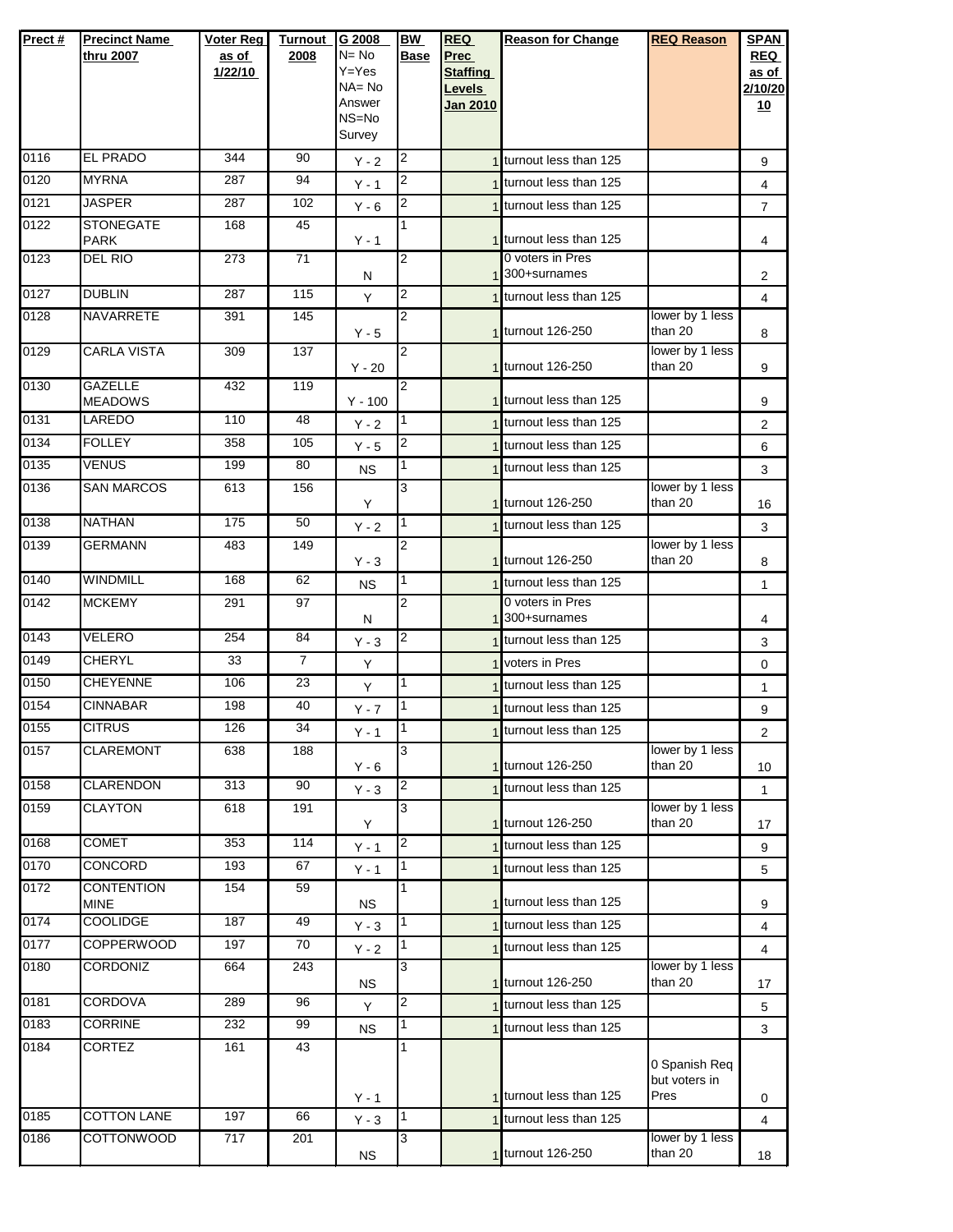| Prect # | <b>Precinct Name</b> | <b>Voter Reg</b> | <b>Turnout</b> | G 2008              | <b>BW</b>      | <b>REQ</b>      | <b>Reason for Change</b>              | <b>REQ Reason</b>          | <b>SPAN</b>    |
|---------|----------------------|------------------|----------------|---------------------|----------------|-----------------|---------------------------------------|----------------------------|----------------|
|         | thru 2007            | as of            | 2008           | $N = No$            | <b>Base</b>    | Prec            |                                       |                            | <b>REQ</b>     |
|         |                      | 1/22/10          |                | $Y = Yes$           |                | <b>Staffing</b> |                                       |                            | as of          |
|         |                      |                  |                | $NA = No$<br>Answer |                | <b>Levels</b>   |                                       |                            | 2/10/20        |
|         |                      |                  |                | NS=No               |                | <b>Jan 2010</b> |                                       |                            | 10             |
|         |                      |                  |                | Survey              |                |                 |                                       |                            |                |
| 0187    | <b>COUNTRY CLUB</b>  | 160              | 47             |                     | 1              |                 |                                       |                            |                |
|         |                      |                  |                |                     |                |                 |                                       | 0 Spanish Req              |                |
|         |                      |                  |                |                     |                |                 | 1 turnout less than 125               | but voters in<br>Pres      |                |
| 0191    | <b>COYOTE LAKES</b>  | 126              | 66             | $Y - 5$             | 1              |                 | 1 turnout less than 125               |                            | 0              |
| 0198    | <b>CRITTENDEN</b>    | 606              | 179            | $Y - 1$             | 3              |                 |                                       | lower by 1 less            | 3              |
|         |                      |                  |                | NS.                 |                |                 | 1 turnout 126-250                     | than 20                    | 10             |
| 0204    | <b>DAHLIA</b>        | 156              | 48             |                     | 1              |                 |                                       |                            |                |
|         |                      |                  |                |                     |                |                 |                                       | 0 Spanish Req              |                |
|         |                      |                  |                | $Y - 1$             |                |                 | 1 turnout less than 125               | but voters in<br>Pres      | 0              |
| 0207    | <b>DALLAS</b>        | 312              | 105            |                     | $\overline{c}$ |                 | 1 turnout less than 125               |                            |                |
| 0214    | <b>DENTON</b>        | 450              | 125            | $Y - 10$            | $\overline{2}$ |                 |                                       | lower by 1 less            | 13             |
|         |                      |                  |                | $Y - 5$             |                |                 | 1 turnout 126-250                     | than 20                    | 10             |
| 0217    | <b>DESERT HARBOR</b> | 251              | 55             |                     | $\overline{2}$ |                 | 0 voters in Pres                      |                            |                |
|         |                      |                  |                | N                   |                |                 | 1300+surnames                         |                            | $\overline{2}$ |
| 0219    | DESERT LANE          | 641              | 215            | Y                   | 3              |                 | 1 turnout 126-250                     | lower by 1 less<br>than 20 | 8              |
| 0222    | <b>DESERT SAGE</b>   | 126              | 58             | <b>NS</b>           | 1              |                 | 1 turnout less than 125               |                            | 3              |
| 0226    | <b>DESERT VIEW</b>   | 107              | 31             |                     | 1              |                 | 1 turnout less than 125               |                            |                |
| 0227    | <b>DESERT WINDS</b>  | 139              | 50             | <b>NS</b>           | 1              |                 |                                       |                            | 2              |
|         | <b>DEVONSHIRE</b>    |                  | 179            | $Y - 2$             |                |                 | 1 turnout less than 125               | lower by 1 less            | 3              |
| 0228    |                      | 496              |                | $Y - 1$             | 2              |                 | 1 turnout 126-250                     | than 20                    | 11             |
| 0229    | <b>DIAMOND</b>       | 170              | 64             | Y                   | 1              |                 | 1 turnout less than 125               |                            | $\overline{2}$ |
| 0231    | <b>WILDFLOWER</b>    | 590              | 207            |                     | 3              |                 |                                       | lower by 1 less            |                |
|         |                      |                  |                | $Y - 10$            |                |                 | 1 turnout 126-250                     | than 20                    | 11             |
| 0236    | <b>DUNBAR</b>        | 382              | 77             | <b>NS</b>           | 2              |                 | 1 turnout less than 125               |                            | 4              |
| 0238    | <b>DYSART</b>        | 449              | 123            |                     | $\overline{2}$ |                 | 0 voters in Pres<br>1 300+surnames    |                            |                |
| 0239    | <b>EARLL</b>         | 299              | 92             | Ν                   | 2              |                 | 0 voters in Pres                      |                            | 13             |
|         |                      |                  |                | N                   |                |                 | 1 300+surnames                        |                            | 8              |
| 0241    | <b>ECHO</b>          | 415              | 136            |                     | $\mathbf{z}$   |                 |                                       | lower by 1 less            |                |
|         |                      |                  |                | $Y - 4$             |                |                 | 1 turnout 126-250                     | than 20                    | 16             |
| 0242    | CARON                | 290              | 95             | <b>NS</b>           | 2              |                 | 1 turnout less than 125               |                            | 1              |
| 0243    | <b>EDGEMONT</b>      | 330              | 95             | $Y - 20$            | 2              |                 | 1 turnout less than 125               |                            | 13             |
| 0245    | <b>EDISON</b>        | 713              | 139            |                     | 3              |                 |                                       | lower by 1 less            |                |
| 0247    | <b>EL CARO</b>       | 270              | 66             | Y                   | 2              |                 | 1 turnout 126-250<br>0 voters in Pres | than 20                    | 17             |
|         |                      |                  |                | N                   |                |                 | 1 300+surnames                        |                            | 4              |
| 0248    | <b>EL DOMINGO</b>    | 206              | 69             | $Y - 5$             | 1              |                 | turnout less than 125                 |                            | $\overline{2}$ |
| 0252    | <b>ELWOOD</b>        | 579              | 192            |                     | 3              |                 |                                       | lower by 1 less            |                |
|         |                      |                  |                | $Y - 30$            |                |                 | 1 turnout 126-250                     | than 20                    | 12             |
| 0254    | <b>ENCANTO</b>       | 169              | 40             | $Y - 2$             | 1              |                 | 1 turnout less than 125               |                            | 4              |
| 0255    | <b>ESCOBAR</b>       | 109              | 45             | Y                   | 1              |                 | 1 turnout less than 125               |                            | 1              |
| 0259    | <b>COLUMBINE</b>     | 140              | 42             | <b>NS</b>           | 1              |                 | turnout less than 125                 |                            | 3              |
| 0262    | <b>FAIRMOUNT</b>     | 274              | 78             | Y                   | 2              |                 | 1 turnout less than 125               |                            | 4              |
| 0263    | <b>ALVARADO</b>      | 447              | 150            |                     | 2              |                 |                                       | lower by 1 less            |                |
|         |                      |                  |                | $Y - 10$            |                |                 | 1 turnout 126-250                     | than 20                    | 4              |
| 0267    | <b>FLEETWOOD</b>     | 196              | 64             | $Y-12$              | 1              |                 | 1 turnout less than 125               |                            | 5              |
| 0268    | <b>FLOWER</b>        | 229              | 76             |                     | 1              |                 |                                       | 0 Spanish Req              |                |
|         |                      |                  |                |                     |                |                 |                                       | but voters in              |                |
|         |                      |                  |                | Y                   |                |                 | 1 turnout less than 125               | Pres                       | 0              |
| 0269    | <b>FLYNN</b>         | 269              | 64             | <b>NS</b>           | $\overline{c}$ |                 | 1 turnout less than 125               |                            | 6              |
| 0272    | <b>COMSTOCK</b>      | 45               | 18             | $Y-1$               |                |                 | 1 voters in Pres                      |                            | 0              |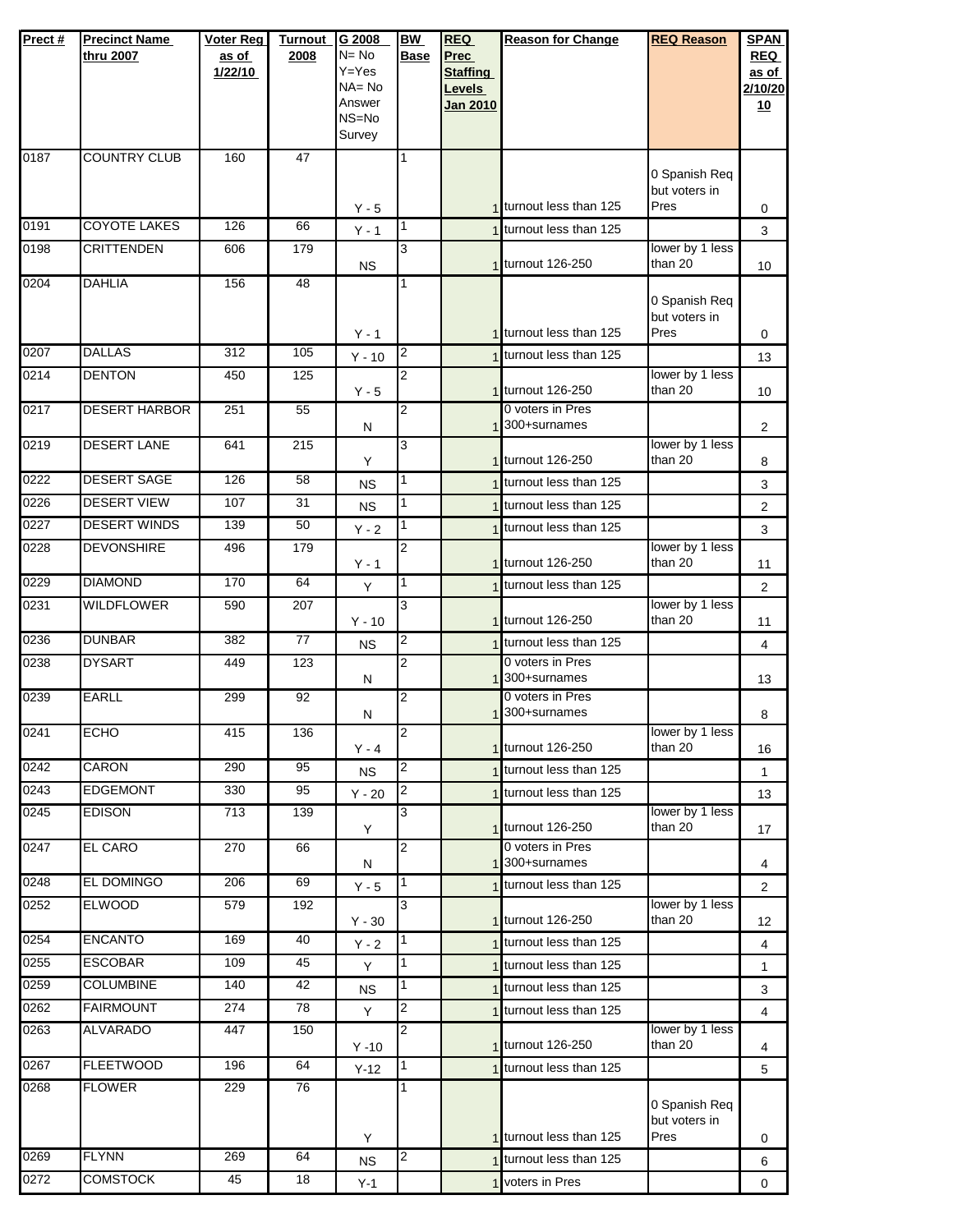| Prect# | <b>Precinct Name</b>            | Voter Reg | <b>Turnout</b> | G 2008                 | BW             | <b>REQ</b>                | <b>Reason for Change</b>                           | <b>REQ Reason</b>          | <b>SPAN</b>         |
|--------|---------------------------------|-----------|----------------|------------------------|----------------|---------------------------|----------------------------------------------------|----------------------------|---------------------|
|        | thru 2007                       | as of     | 2008           | $N = No$               | <b>Base</b>    | <b>Prec</b>               |                                                    |                            | <b>REQ</b>          |
|        |                                 | 1/22/10   |                | $Y = Yes$<br>$NA = No$ |                | <b>Staffing</b>           |                                                    |                            | as of               |
|        |                                 |           |                | Answer                 |                | Levels<br><b>Jan 2010</b> |                                                    |                            | 2/10/20<br>10       |
|        |                                 |           |                | NS=No                  |                |                           |                                                    |                            |                     |
|        |                                 |           |                | Survey                 |                |                           |                                                    |                            |                     |
| 0273   | <b>CROSSROADS</b>               | 339       | 129            |                        | 2              |                           |                                                    | lower by 1 less            |                     |
|        | <b>PARK</b>                     |           |                | $Y - 5$                |                |                           | 1 turnout 126-250                                  | than 20                    | 6                   |
| 0283   | <b>GALVESTON</b>                | 155       | 53             | <b>NS</b>              | 1              |                           | 1 turnout less than 125                            |                            | $\overline{2}$      |
| 0284   | <b>GARDEN GROVES</b>            | 417       | 134            | $Y - 3$                | $\overline{2}$ |                           | 1 turnout 126-250                                  | lower by 1 less<br>than 20 | 6                   |
| 0285   | <b>GARDEN LAKES</b>             | 521       | 190            |                        | 3              |                           | 0 voters in Pres                                   |                            |                     |
| 0286   | <b>GARDENS</b>                  | 231       | 68             | N                      | 1              |                           | 1 300+surnames<br>1 turnout less than 125          |                            | 12                  |
| 0287   | <b>DESERT WILLOW</b>            | 142       | 60             | $Y - 4$                | 1              |                           | 1 turnout less than 125                            |                            | 5                   |
| 0290   | <b>GERONIMO</b>                 | 257       | 98             | $Y - 4$                | 2              |                           |                                                    |                            | 1                   |
| 0291   | <b>GILA BEND</b>                | 280       | 76             | <b>NS</b>              | 2              |                           | 1 turnout less than 125<br>1 turnout less than 125 |                            | $\overline{2}$      |
| 0293   | <b>STONEHENGE</b>               | 164       | 69             | $Y - 20$               | 1              |                           | 1 turnout less than 125                            |                            | 10                  |
| 0294   | <b>CULLUMBER</b>                | 350       | 123            | $Y - 1$<br><b>NS</b>   | 2              |                           | 1 turnout less than 125                            |                            | 3<br>$\overline{7}$ |
| 0298   | CATAMARAN                       | 167       | 66             |                        | 1              |                           |                                                    |                            |                     |
|        |                                 |           |                |                        |                |                           |                                                    | 0 Spanish Req              |                     |
|        |                                 |           |                |                        |                |                           | 1 turnout less than 125                            | but voters in<br>Pres      |                     |
| 0299   | <b>SAGEBRUSH</b>                | 276       | 106            | $Y - 2$                | 2              |                           |                                                    |                            | 0                   |
| 0301   | <b>MYSTIC</b>                   | 374       | 137            | $Y - 2$                | 2              |                           | 1 turnout less than 125<br>0 voters in Pres        |                            | 4                   |
|        |                                 |           |                | Ν                      |                |                           | 1300+surnames                                      |                            | 4                   |
| 0302   | <b>BARBADOS</b>                 | 165       | 77             | <b>NS</b>              | 1              |                           | 1 turnout less than 125                            |                            | $\overline{2}$      |
| 0306   | <b>ARTESIAN</b>                 | 320       | 127            |                        | 2              |                           | 0 voters in Pres                                   |                            |                     |
| 0307   | SIERRA MADRE                    | 334       | 131            | Ν                      | 2              |                           | 1 300+surnames                                     | lower by 1 less            | 5                   |
|        |                                 |           |                | $Y - 2$                |                |                           | 1 turnout 126-250                                  | than 20                    | 4                   |
| 0308   | <b>SAHUARO RANCH</b>            | 287       | 82             |                        | 2              |                           | 0 voters in Pres                                   |                            |                     |
| 0309   | HACIENDA VERDE                  | 199       | 57             | Ν                      | 1              |                           | 300+surnames                                       |                            | 3                   |
|        |                                 |           |                | $Y - 10$               |                |                           | 1 turnout less than 125                            |                            | 3                   |
| 0310   | <b>GLENCROFT</b>                | 149       | 57             | $Y - 3$                | 1              |                           | 1 turnout less than 125                            |                            | 5                   |
| 0311   | <b>BUTLER</b>                   | 377       | 109            |                        | $\overline{2}$ |                           | 0 voters in Pres                                   |                            |                     |
| 0315   | <b>APOLLO</b>                   | 239       | 95             | N                      | 1              |                           | 300+surnames                                       |                            | 2                   |
| 0317   | <b>MIDWAY</b>                   | 513       | 153            | $Y - 4$                | 3              |                           | 1 turnout less than 125                            | lower by 1 less            | 3                   |
|        |                                 |           |                | $Y - 10$               |                |                           | 1 turnout 126-250                                  | than 20                    | 17                  |
| 0318   | <b>PALM SHADOWS</b>             | 753       | 154            |                        | 3              |                           |                                                    | lower by 1 less            |                     |
|        |                                 |           |                | $Y - 10$               |                |                           | 1 turnout 126-250                                  | than 20                    | 11                  |
| 0319   | <b>MANISTEE</b><br><b>BRYCE</b> | 340       | 95             | <b>NS</b>              | 2              |                           | 1 turnout less than 125                            |                            | 8                   |
| 0320   |                                 | 375       | 95             | $Y - 4$                | $\overline{2}$ |                           | 1 turnout less than 125                            |                            | 3                   |
| 0321   | <b>SINE</b>                     | 366       | 101            | $Y - 2$                | $\overline{2}$ |                           | 1 turnout less than 125                            |                            | 5                   |
| 0322   | <b>PARADISE VISTA</b>           | 496       | 161            | <b>NS</b>              | 2              |                           | 1 turnout 126-250                                  | lower by 1 less<br>than 20 | 10                  |
| 0323   | <b>SAN MIGUEL</b>               | 278       | 98             | $Y - 10$               | $\overline{2}$ |                           | 1 turnout less than 125                            |                            | $\overline{2}$      |
| 0324   | <b>DESERT MIRAGE</b>            | 576       | 196            |                        | 3              |                           |                                                    | lower by 1 less            |                     |
|        |                                 |           |                | $Y - 2$                |                |                           | 1 turnout 126-250                                  | than 20                    | 12                  |
| 0325   | <b>CHALLENGER</b>               | 772       | 248            | $Y - 15$               | 3              |                           | 1 turnout 126-250                                  | lower by 1 less<br>than 20 | 18                  |
| 0326   | <b>TUCKEY</b>                   | 497       | 117            | $Y - 10$               | $\overline{2}$ |                           | 1 turnout less than 125                            |                            | $\overline{7}$      |
| 0328   | <b>WEST PLAZA</b>               | 500       | 136            |                        | 3              |                           |                                                    | lower by 1 less            |                     |
|        |                                 |           |                | $Y - 10$               |                |                           | 1 turnout 126-250                                  | than 20                    | 14                  |
| 0329   | <b>FLAMINGO</b>                 | 428       | 129            |                        | $\overline{2}$ |                           |                                                    | lower by 1 less<br>than 20 |                     |
| 0332   | <b>COLTER</b>                   | 495       | 182            | $Y - 10$               | 2              |                           | 1 turnout 126-250                                  | lower by 1 less            | 5                   |
|        |                                 |           |                | $Y - 4$                |                |                           | 1 turnout 126-250                                  | than 20                    | 13                  |
| 0334   | <b>MONTEBELLO</b>               | 370       | 96             | $Y - 40$               | 2              |                           | 1 turnout less than 125                            |                            | 10                  |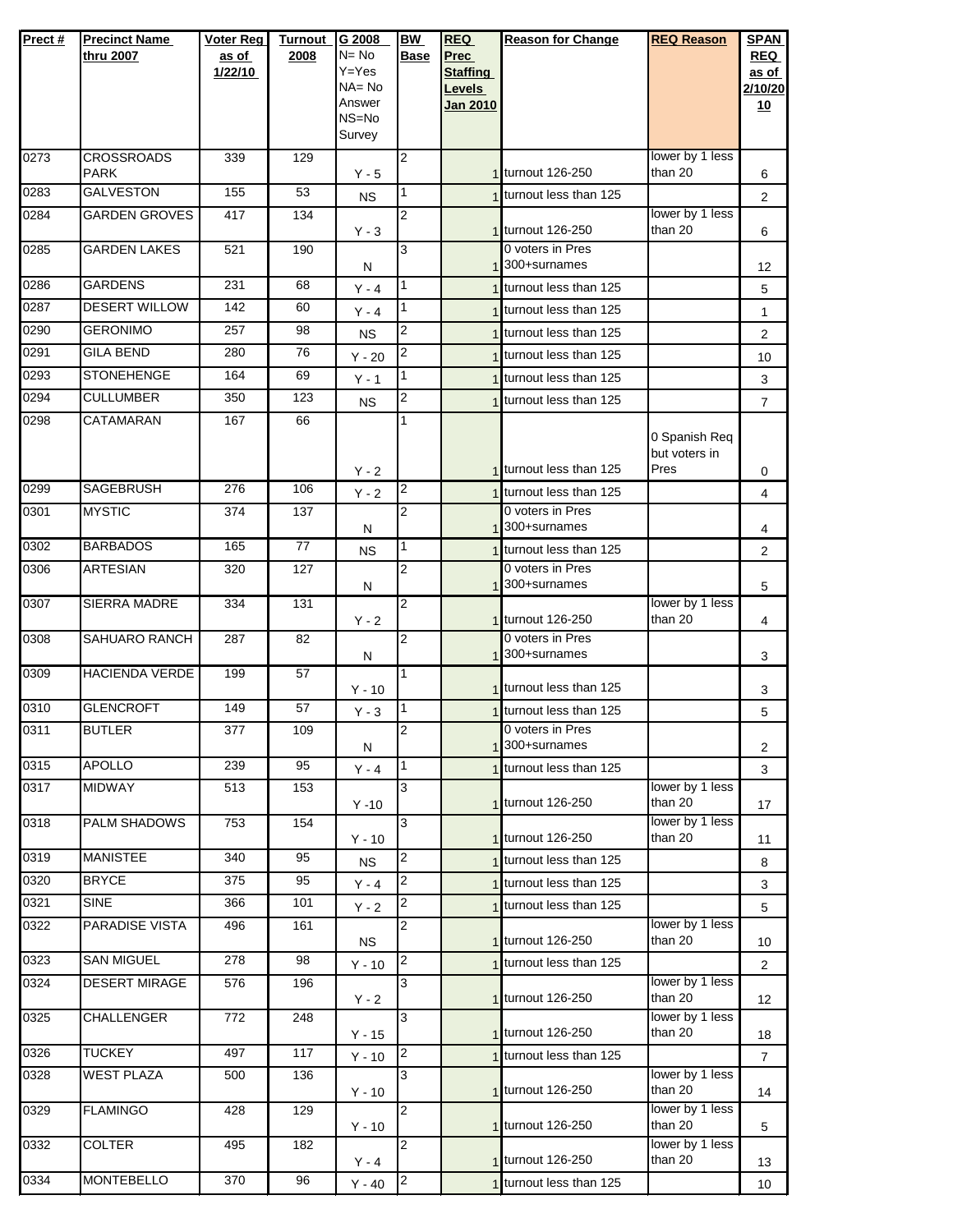| Prect# | <b>Precinct Name</b><br>thru 2007 | Voter Reg<br>as of<br>1/22/10 | <b>Turnout</b><br>2008 | G 2008<br>$N = No$<br>$Y = Yes$<br>$NA = No$<br>Answer<br>NS=No<br>Survey | <b>BW</b><br><b>Base</b> | <b>REQ</b><br>Prec<br><b>Staffing</b><br>Levels<br><b>Jan 2010</b> | <b>Reason for Change</b>                       | <b>REQ Reason</b>          | <b>SPAN</b><br><b>REQ</b><br>as of<br>2/10/20<br><u>10</u> |
|--------|-----------------------------------|-------------------------------|------------------------|---------------------------------------------------------------------------|--------------------------|--------------------------------------------------------------------|------------------------------------------------|----------------------------|------------------------------------------------------------|
| 0335   | ONEIL                             | 217                           | 62                     | $Y - 2$                                                                   | 1                        |                                                                    | 1 turnout less than 125                        |                            | 10                                                         |
| 0336   | <b>BONSALL PARK</b>               | 214                           | 47                     | $Y - 10$                                                                  | 1                        |                                                                    | 1 turnout less than 125                        |                            | 2                                                          |
| 0337   | <b>SILVA PARK</b>                 | 398                           | 114                    | <b>NS</b>                                                                 | 2                        |                                                                    | 1 turnout less than 125                        |                            | $\overline{7}$                                             |
| 0338   | <b>PECK</b>                       | 603                           | 166                    | <b>NS</b>                                                                 | 3                        |                                                                    | 1 turnout 126-250                              | lower by 1 less<br>than 20 | 14                                                         |
| 0340   | <b>PURPLE SAGE</b>                | 341                           | 100                    | <b>NS</b>                                                                 | 2                        |                                                                    | 1 turnout less than 125                        |                            | 11                                                         |
| 0346   | <b>GOODYEAR</b>                   | 272                           | 105                    | $Y - 3$                                                                   | 2                        |                                                                    | 1 turnout less than 125                        |                            | 9                                                          |
| 0353   | <b>GREENFIELD</b><br><b>PARK</b>  | 76                            | 37                     | $Y - 2$                                                                   |                          |                                                                    | 1 voters in Pres                               |                            | 0                                                          |
| 0354   | <b>GREENTREE</b>                  | 81                            | 29                     | $Y - 2$                                                                   |                          |                                                                    | 1 voters in Pres                               |                            | 1                                                          |
| 0355   | <b>GREENWAY</b>                   | 156                           | 56                     | $Y - 12$                                                                  | 1                        |                                                                    | 1 turnout less than 125                        |                            | $\overline{7}$                                             |
| 0357   | <b>GRISWOLD</b>                   | 124                           | 31                     | <b>NS</b>                                                                 | 1                        |                                                                    | 1 turnout less than 125                        |                            | 1                                                          |
| 0358   | <b>GROVERS</b>                    | 177                           | 54                     | $Y - 5$                                                                   | 1                        |                                                                    | 1 turnout less than 125                        |                            | 8                                                          |
| 0364   | <b>HARMONT</b>                    | 274                           | 73                     | $Y - 5$                                                                   | 2                        |                                                                    | 1 turnout less than 125                        |                            | 6                                                          |
| 0365   | <b>HARQUAHALA</b>                 | 26                            | 6                      | Y                                                                         |                          |                                                                    | 1 voters in Pres                               |                            | 4                                                          |
| 0366   | <b>HARRISON</b>                   | 969                           | 249                    | Y                                                                         | 3                        |                                                                    | 1 turnout 126-250                              | lower by 1 less<br>than 20 | 12                                                         |
| 0368   | <b>HASSAYAMPA</b>                 | 102                           | 31                     | $Y - 5$                                                                   | 1                        |                                                                    | 1 turnout less than 125                        |                            | 3                                                          |
| 0369   | <b>HATCHER</b>                    | 109                           | 43                     | <b>NS</b>                                                                 | 1                        |                                                                    | 1 turnout less than 125                        |                            | $\mathbf{1}$                                               |
| 0371   | <b>HAZELWOOD</b>                  | 220                           | 71                     | Y                                                                         | 1                        |                                                                    | 1 turnout less than 125                        |                            | $\overline{2}$                                             |
| 0373   | <b>HEATHERBRAE</b>                | 311                           | 73                     | $Y - 15$                                                                  | 2                        |                                                                    | 1 turnout less than 125                        |                            | $\overline{7}$                                             |
| 0375   | <b>HERMOSA</b>                    | 359                           | 111                    | N                                                                         | $\overline{2}$           |                                                                    | 0 voters in Pres<br>1 300+surnames             |                            | 7                                                          |
| 0377   | <b>HIGHLAND</b>                   | 164                           | 54                     | $Y-1$                                                                     | 1                        |                                                                    | 1 turnout less than 125                        |                            | 4                                                          |
| 0378   | <b>HIGLEY</b>                     | 418                           | 136                    | <b>NS</b>                                                                 | 2                        |                                                                    | 1 turnout 126-250                              | lower by 1 less<br>than 20 | 5                                                          |
| 0382   | <b>HILTON</b>                     | 464                           | 68                     | <b>NS</b>                                                                 | 2                        |                                                                    | 1 turnout less than 125                        |                            | 9                                                          |
| 0384   | <b>HOLIDAY</b><br><b>GARDENS</b>  | 458                           | 154                    | Y                                                                         | $\overline{2}$           |                                                                    | 1 turnout 126-250                              | lower by 1 less<br>than 20 | 13                                                         |
| 0385   | <b>HOLIDAY PARK</b>               | 201                           | 58                     | $Y - 5$                                                                   | 1                        |                                                                    | turnout less than 125                          |                            | 8                                                          |
| 0386   | <b>HOLLY</b>                      | 414                           | 125                    | $Y - 20$                                                                  | 2                        |                                                                    | 1 turnout 126-250                              | lower by 1 less<br>than 20 | 8                                                          |
| 0387   | <b>HOLLYHOCK</b>                  | 449                           | 130                    | Y                                                                         | 2                        |                                                                    | 1 turnout 126-250                              | lower by 1 less<br>than 20 | 13                                                         |
| 0388   | <b>SARIVAL</b>                    | 304                           | 97                     | $Y - 3$                                                                   | 2                        |                                                                    | 1 turnout less than 125                        |                            | $\overline{2}$                                             |
| 0389   | <b>HONDA</b>                      | 647                           | 226                    | <b>NS</b>                                                                 | 3                        |                                                                    | 1 turnout 126-250                              | lower by 1 less<br>than 20 | 1                                                          |
| 0395   | <b>INDEPENDENCE</b>               | 600                           | 175                    | $Y - 25$                                                                  | 3                        |                                                                    | 1 turnout 126-250                              | lower by 1 less<br>than 20 | 15                                                         |
| 0403   | <b>JACKSON</b>                    | 394                           | 90                     | Y                                                                         | 2                        |                                                                    | 1 turnout less than 125                        |                            | 5                                                          |
| 0404   | JADE                              | 375                           | 105                    | N                                                                         | 2                        |                                                                    | 0 voters in Pres<br>1 <sup>300+</sup> surnames |                            | 6                                                          |
| 0405   | <b>JANICE</b>                     | 169                           | 57                     | $Y - 2$                                                                   | 1                        |                                                                    | 1 turnout less than 125                        |                            | $\overline{7}$                                             |
| 0408   | JOHN CABOT                        | 250                           | 82                     | $Y - 2$                                                                   | 2                        |                                                                    | 1 turnout less than 125                        |                            | 3                                                          |
| 0410   | JULIAN                            | 365                           | 91                     | <b>NS</b>                                                                 | 2                        |                                                                    | 1 turnout less than 125                        |                            | 11                                                         |
| 0415   | <b>KACHINA</b>                    | 154                           | 45                     | <b>NS</b>                                                                 | 1                        |                                                                    | 1 turnout less than 125                        |                            | 2                                                          |
| 0418   | <b>KEIM</b>                       | 337                           | 110                    | <b>NS</b>                                                                 | 2                        |                                                                    | 1 turnout less than 125                        |                            | 7                                                          |
| 0419   | <b>KELTON</b>                     | 332                           | 118                    | N                                                                         | 2                        |                                                                    | 0 voters in Pres<br>1 300+surnames             |                            | 6                                                          |
| 0420   | <b>PALMBROOK</b>                  | 710                           | 211                    | $Y - 5$                                                                   | 3                        |                                                                    | 1 turnout 126-250                              | lower by 1 less<br>than 20 | 10                                                         |
| 0421   | <b>KERRY</b>                      | 149                           | 49                     | $Y - 3$                                                                   | $\mathbf{1}$             |                                                                    | 1 turnout less than 125                        |                            | $\overline{4}$                                             |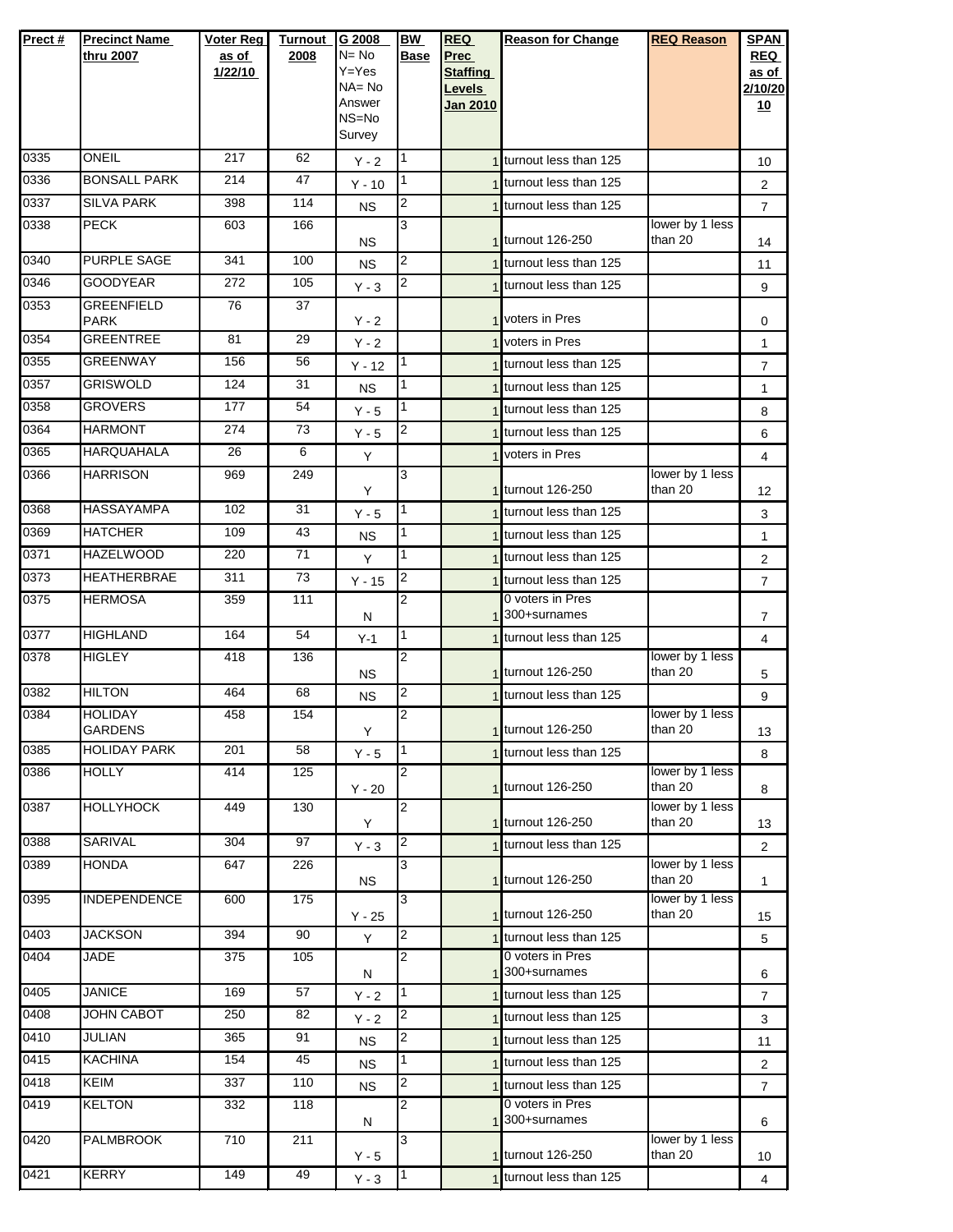| Prect# | <b>Precinct Name</b>  | Voter Reg | <b>Turnout</b> | G 2008                 | BW             | <b>REQ</b>                | <b>Reason for Change</b>              | <b>REQ Reason</b>              | <b>SPAN</b>      |
|--------|-----------------------|-----------|----------------|------------------------|----------------|---------------------------|---------------------------------------|--------------------------------|------------------|
|        | thru 2007             | as of     | 2008           | $N = No$               | Base           | Prec                      |                                       |                                | <b>REQ</b>       |
|        |                       | 1/22/10   |                | $Y = Yes$<br>$NA = No$ |                | <b>Staffing</b><br>Levels |                                       |                                | as of<br>2/10/20 |
|        |                       |           |                | Answer                 |                | <b>Jan 2010</b>           |                                       |                                | 10               |
|        |                       |           |                | NS=No                  |                |                           |                                       |                                |                  |
| 0423   | <b>KINGS</b>          | 161       | 58             | Survey                 |                |                           |                                       |                                |                  |
|        |                       |           |                | $Y - 2$                | 1              |                           | 1 turnout less than 125               |                                | 1                |
| 0427   | <b>KOMATKE</b>        | 169       | 9              | <b>NS</b>              | 1              |                           | 1 turnout less than 125               |                                | $\mathbf{1}$     |
| 0437   | LATHAM                | 805       | 185            | $Y - 2$                | 3              |                           | 1 turnout 126-250                     | lower by 1 less<br>than 20     | 17               |
| 0442   | <b>LEXINGTON</b>      | 511       | 155            | $Y - 50$               | 3              |                           | 1 turnout 126-250                     | lower by 1 less<br>than 20     | 10               |
| 0443   | <b>LIBBY</b>          | 94        | 25             | $Y - 2$                |                |                           | 1 voters in Pres                      |                                | 0                |
| 0447   | <b>LITCHFIELD</b>     | 279       | 95             | $Y - 5$                | 2              |                           | turnout less than 125                 |                                | 3                |
| 0448   | <b>AIRLINE CANAL</b>  | 436       | 112            | <b>NA</b>              | 2              |                           | 1 turnout less than 125               |                                | 11               |
| 0455   | <b>LONGHORN</b>       | 176       | 58             |                        |                |                           |                                       |                                |                  |
|        |                       |           |                |                        |                |                           |                                       | 0 Spanish Req                  |                  |
|        |                       |           |                | $Y - 1$                |                |                           | 1 turnout less than 125               | but voters in<br>Pres          | $\mathbf 0$      |
| 0458   | LOWELL                | 603       | 140            |                        | 3              |                           |                                       | lower by 1 less                |                  |
|        |                       |           |                | $Y - 12$               |                |                           | 1 turnout 126-250                     | than 20                        | 4                |
| 0461   | <b>LUKE</b>           | 420       | 112            | $Y - 20$               | 2              |                           | 1 turnout less than 125               |                                | 18               |
| 0462   | <b>LUPINE</b>         | 106       | 28             | $Y - 1$                | 1              |                           | 1 turnout less than 125               |                                | 5                |
| 0463   | <b>LYNWOOD</b>        | 680       | 197            |                        | 3              |                           |                                       | lower by 1 less                |                  |
|        |                       |           |                | $Y - 4$                | $\overline{2}$ |                           | 1 turnout 126-250<br>0 voters in Pres | than 20                        | 11               |
| 0465   | <b>MADISON PARK</b>   | 382       | 117            | Ν                      |                |                           | 1 <sup>300+surnames</sup>             |                                | 7                |
| 0466   | <b>MADRID</b>         | 432       | 103            | Y                      | 2              |                           | 1 turnout less than 125               |                                | 14               |
| 0471   | MANZANITA             | 243       | 90             | $Y - 1$                | 1              |                           | 1 turnout less than 125               |                                | 2                |
| 0472   | <b>MAPLEWOOD</b>      | 50        | 12             | Y                      |                |                           | 1 voters in Pres                      |                                | 0                |
| 0473   | <b>MARCONI</b>        | 141       | 47             | $Y - 2$                | 1              |                           | 1 turnout less than 125               |                                | 2                |
| 0475   | <b>MARIGOLD</b>       | 162       | 34             |                        | 1              |                           |                                       |                                |                  |
|        |                       |           |                |                        |                |                           |                                       | 0 Spanish Req                  |                  |
|        |                       |           |                |                        |                |                           | 1 turnout less than 125               | but voters in<br>Pres          |                  |
| 0477   | <b>MARSHALL</b>       | 226       | 75             | $Y - 1$<br>$Y-2$       | 1              |                           | 1 turnout less than 125               |                                | 0                |
| 0478   | <b>MARYLAND</b>       | 318       | 92             |                        | 2              |                           | 0 voters in Pres                      |                                | $\mathbf{1}$     |
|        |                       |           |                | N                      |                |                           | 1 300+surnames                        |                                | $\overline{2}$   |
| 0479   | <b>MARYVALE</b>       | 436       | 108            | $Y - 40$               | 2              |                           | 1 turnout less than 125               |                                | 19               |
| 0480   | <b>MAUNA LOA</b>      | 226       | 59             | $Y - 2$                | 1              |                           | 1 turnout less than 125               |                                | 7                |
| 0484   | <b>MCKELLIPS PARK</b> | 218       | 68             | $Y - 3$                | 1              |                           | 1 turnout less than 125               |                                | 7                |
| 0485   | <b>MCKINLEY</b>       | 470       | 85             | NS.                    | 2              |                           | 1 turnout less than 125               |                                | 11               |
| 0486   | <b>MCNEIL</b>         | 37        | 15             | $Y-2$                  |                |                           | 1 voters in Pres                      |                                | $\mathbf 0$      |
| 0488   | <b>MEADOW HILLS</b>   | 122       | 32             | <b>NA</b>              | 1              |                           | 1 turnout less than 125               |                                | 1                |
| 0490   | <b>MEDLOCK</b>        | 101       | 32             |                        | 1              |                           |                                       |                                |                  |
|        |                       |           |                |                        |                |                           |                                       | 0 Spanish Req<br>but voters in |                  |
|        |                       |           |                | $Y - 2$                |                |                           | 1 turnout less than 125               | Pres                           | 0                |
| 0492   | <b>MESA 045</b>       | 126       | 44             | $Y - 3$                | 1              |                           | 1 turnout less than 125               |                                | $\overline{2}$   |
| 0494   | MESA 044              | 290       | 87             | $Y - 2$                | 2              |                           | 1 turnout less than 125               |                                | 13               |
| 0495   | <b>MESA 066</b>       | 459       | 111            | Y                      | 2              |                           | 1 turnout less than 125               |                                | 13               |
| 0496   | <b>MESA 030</b>       | 195       | 51             | $Y - 5$                | 1              |                           | 1 turnout less than 125               |                                | 8                |
| 0497   | <b>MESA 031</b>       | 205       | 65             | $Y - 15$               | 1              |                           | 1 turnout less than 125               |                                | $\overline{4}$   |
| 0498   | <b>MESA 052</b>       | 130       | 51             | $Y - 6$                | 1              |                           | 1 turnout less than 125               |                                | 4                |
| 0500   | <b>MESA 050</b>       | 416       | 125            |                        | 2              |                           |                                       | lower by 1 less                |                  |
|        |                       |           |                | $Y - 30$               |                |                           | 1 turnout 126-250                     | than 20                        | $\overline{7}$   |
| 0501   | <b>MESA 063</b>       | 334       | 107            | $Y - 25$               | 2              |                           | 1 turnout less than 125               |                                | 10               |
| 0504   | <b>MESA 090</b>       | 163       | 59             | $Y - 1$                | $\mathbf{1}$   |                           | 1 turnout less than 125               |                                | $\overline{4}$   |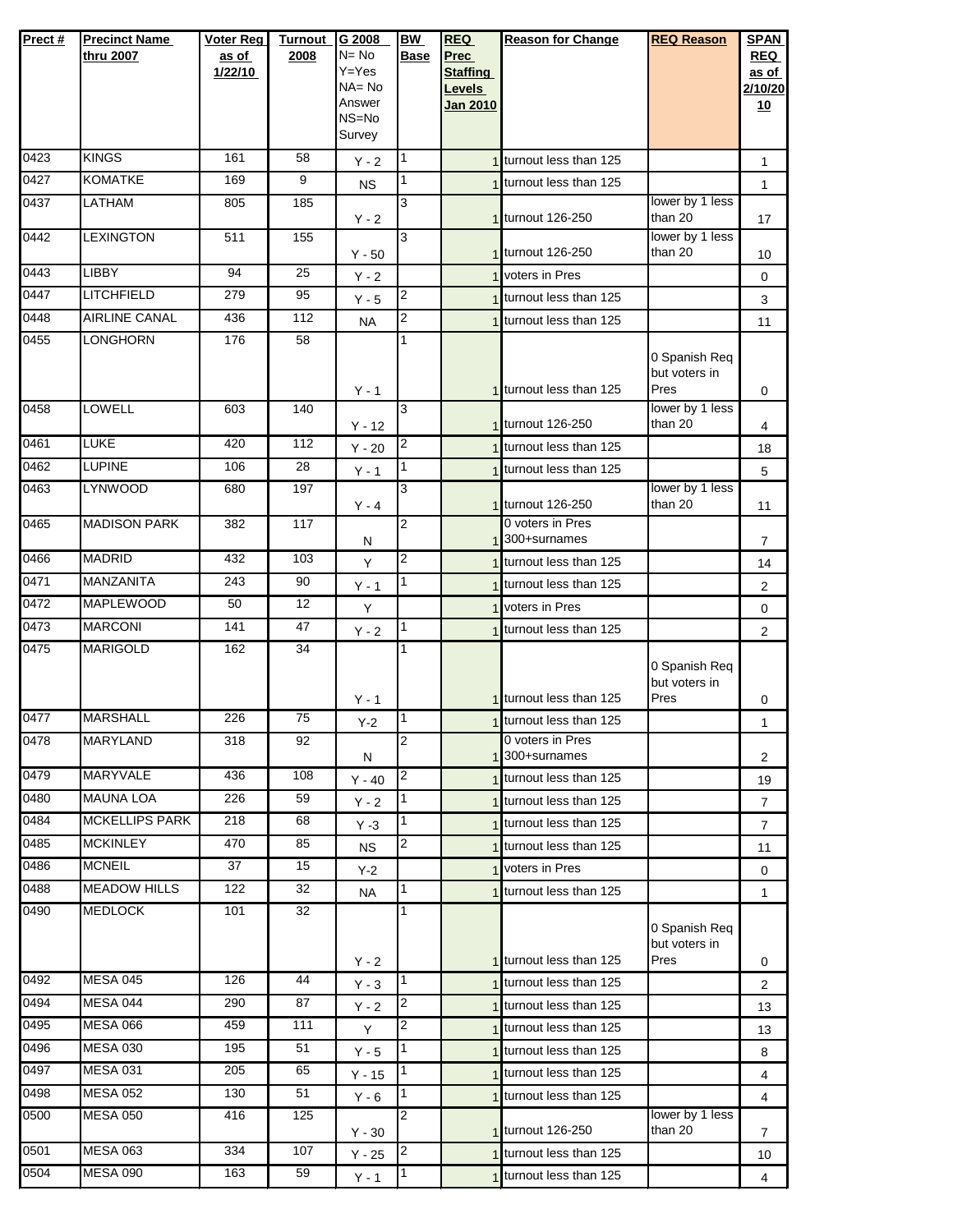| Prect# | <b>Precinct Name</b><br>thru 2007 | <b>Voter Reg</b><br>as of<br>1/22/10 | <b>Turnout</b><br>2008 | G 2008<br>$N = No$<br>$Y = Yes$<br>$NA = No$<br>Answer<br>NS=No<br>Survey | <b>BW</b><br><b>Base</b> | <b>REQ</b><br>Prec<br><b>Staffing</b><br>Levels<br><b>Jan 2010</b> | <b>Reason for Change</b>      | <b>REQ Reason</b>                      | <b>SPAN</b><br><b>REQ</b><br>as of<br>2/10/20<br><u>10</u> |
|--------|-----------------------------------|--------------------------------------|------------------------|---------------------------------------------------------------------------|--------------------------|--------------------------------------------------------------------|-------------------------------|----------------------------------------|------------------------------------------------------------|
| 0505   | <b>MESA 113</b>                   | 104                                  | 42                     | <b>NA</b>                                                                 | 1                        |                                                                    | 1 turnout less than 125       |                                        | 2                                                          |
| 0510   | <b>MESA 069</b>                   | 142                                  | 33                     | $Y - 3$                                                                   | 1                        |                                                                    | 1 turnout less than 125       |                                        | 5                                                          |
| 0512   | <b>MESA 032</b>                   | 196                                  | 80                     | $Y - 3$                                                                   | 1                        |                                                                    | turnout less than 125         |                                        | $\overline{2}$                                             |
| 0513   | <b>MESA 064</b>                   | 317                                  | 80                     | Y                                                                         | 2                        |                                                                    | 1 turnout less than 125       |                                        | 17                                                         |
| 0514   | <b>MESA 093</b>                   | 567                                  | 171                    | $Y - 10$                                                                  | 3                        |                                                                    | 1 turnout 126-250             | lower by 1 less<br>than 20             | 14                                                         |
| 0515   | <b>MESA 065</b>                   | 340                                  | 73                     | $Y - 2$                                                                   | 2                        |                                                                    | 1 turnout less than 125       |                                        | 10                                                         |
| 0516   | <b>MESA 049</b>                   | 217                                  | 60                     | $Y - 5$                                                                   | 1                        |                                                                    | 1 turnout less than 125       |                                        | 3                                                          |
| 0517   | <b>MESA 078</b>                   | 426                                  | 138                    | $Y - 3$                                                                   | $\overline{2}$           |                                                                    | 1 turnout 126-250             | lower by 1 less<br>than 20             | 7                                                          |
| 0518   | <b>MESA 080</b>                   | 277                                  | 90                     | <b>NS</b>                                                                 | 2                        |                                                                    | 1 turnout less than 125       |                                        | 12                                                         |
| 0521   | <b>MESA 048</b>                   | 130                                  | 42                     | NS.                                                                       | 1                        |                                                                    | 1 turnout less than 125       |                                        | 2                                                          |
| 0522   | <b>MESA 057</b>                   | 225                                  | 89                     | $Y - 3$                                                                   | 1                        |                                                                    | <b>Iturnout less than 125</b> |                                        | 3                                                          |
| 0523   | <b>MESA 068</b>                   | 300                                  | 109                    | $Y - 5$                                                                   | 2                        |                                                                    | 1 turnout less than 125       |                                        | 11                                                         |
| 0524   | <b>MESA 081</b>                   | 299                                  | 109                    | $Y - 1$                                                                   | 2                        |                                                                    | 1 turnout less than 125       |                                        | 16                                                         |
| 0525   | <b>MESA 011</b>                   | 119                                  | 32                     | $Y - 2$                                                                   | 1                        |                                                                    | 1 turnout less than 125       |                                        | 3                                                          |
| 0526   | <b>MESA 047</b>                   | 61                                   | 22                     | $Y - 2$                                                                   |                          |                                                                    | 1 voters in Pres              |                                        | 2                                                          |
| 0527   | <b>MESA 075</b>                   | 153                                  | 49                     | $Y - 1$                                                                   | 1                        |                                                                    | 1 turnout less than 125       |                                        | $\mathbf{1}$                                               |
| 0528   | <b>MESA 012</b>                   | 256                                  | 99                     | $Y - 4$                                                                   | 2                        |                                                                    | 1 turnout less than 125       |                                        | 8                                                          |
| 0529   | <b>MESA 067</b>                   | 251                                  | 55                     | $Y - 3$                                                                   | 2                        |                                                                    | 1 turnout less than 125       |                                        | $\overline{7}$                                             |
| 0530   | <b>MESA 013</b>                   | 271                                  | 115                    | $Y - 8$                                                                   | 2                        |                                                                    | 1 turnout less than 125       |                                        | 9                                                          |
| 0531   | <b>MESA 100</b>                   | 137                                  | 49                     | $Y - 1$                                                                   | 1                        |                                                                    | 1 turnout less than 125       |                                        | 2                                                          |
| 0533   | <b>MESA 105</b>                   | 147                                  | 55                     | $Y - 1$                                                                   | 1                        |                                                                    | 1 turnout less than 125       |                                        | $\overline{2}$                                             |
| 0535   | <b>MESA 094</b>                   | 185                                  | 75                     | $Y - 3$                                                                   | 1                        |                                                                    | turnout less than 125         |                                        | 4                                                          |
| 0536   | <b>MESA 082</b>                   | 320                                  | 116                    | $Y - 25$                                                                  | 2                        |                                                                    | 1 turnout less than 125       |                                        | 10                                                         |
| 0537   | <b>MESA 083</b>                   | 337                                  | 128                    | <b>NS</b>                                                                 | 2                        |                                                                    | 1 turnout 126-250             | lower by 1 less<br>than 20             | 9                                                          |
| 0539   | <b>MESA 055</b>                   | 211                                  | 47                     | $Y - 14$                                                                  | 1                        |                                                                    | 1 turnout less than 125       |                                        | 9                                                          |
| 0540   | <b>MESA 056</b>                   | 296                                  | 80                     | $Y - 5$                                                                   | 2                        |                                                                    | 1 turnout less than 125       |                                        | 8                                                          |
| 0543   | <b>MESA 114</b>                   | 166                                  | 59                     | $Y - 1$                                                                   | 1                        |                                                                    | 1 turnout less than 125       | 0 Spanish Req<br>but voters in<br>Pres | 0                                                          |
| 0545   | <b>MESA 014</b>                   | 143                                  | 50                     | <b>NS</b>                                                                 | $\mathbf{1}$             |                                                                    | 1 turnout less than 125       |                                        | 2                                                          |
| 0547   | <b>MESA 017</b>                   | 91                                   | 40                     | $Y - 1$                                                                   |                          |                                                                    | 1 voters in Pres              |                                        | 1                                                          |
| 0548   | <b>MESA 058</b>                   | 49                                   | $\overline{24}$        | $Y - 1$                                                                   |                          |                                                                    | 1 voters in Pres              |                                        | $\mathbf{1}$                                               |
| 0549   | <b>MESA 084</b>                   | 284                                  | 113                    | <b>NS</b>                                                                 | 2                        |                                                                    | 1 turnout less than 125       |                                        | 10                                                         |
| 0550   | <b>MESA 004</b>                   | 105                                  | 33                     | $Y - 5$                                                                   | 1                        |                                                                    | 1 turnout less than 125       |                                        | 5                                                          |
| 0551   | <b>MESA 096</b>                   | 175                                  | 81                     | $Y - 4$                                                                   | 1                        |                                                                    | 1 turnout less than 125       |                                        | 1                                                          |
| 0552   | <b>MESA 095</b>                   | 189                                  | 70                     | $Y - 1$                                                                   | 1                        |                                                                    | turnout less than 125         |                                        | 1                                                          |
| 0558   | <b>MESA 015</b>                   | 206                                  | 81                     | $Y - 2$                                                                   | 1                        |                                                                    | 1 turnout less than 125       |                                        | 3                                                          |
| 0562   | <b>MESA 008</b>                   | 125                                  | 60                     | $Y - 3$                                                                   | 1                        |                                                                    | 1 turnout less than 125       |                                        | $\overline{2}$                                             |
| 0566   | <b>MESA 061</b>                   | 122                                  | 25                     | Y - 1                                                                     | 1                        |                                                                    | 1 turnout less than 125       | 0 Spanish Req<br>but voters in<br>Pres | 0                                                          |
| 0567   | <b>MESA 039</b>                   | 107                                  | 41                     | $Y - 5$                                                                   | 1                        |                                                                    | 1 turnout less than 125       | 0 Spanish Req<br>but voters in<br>Pres | 0                                                          |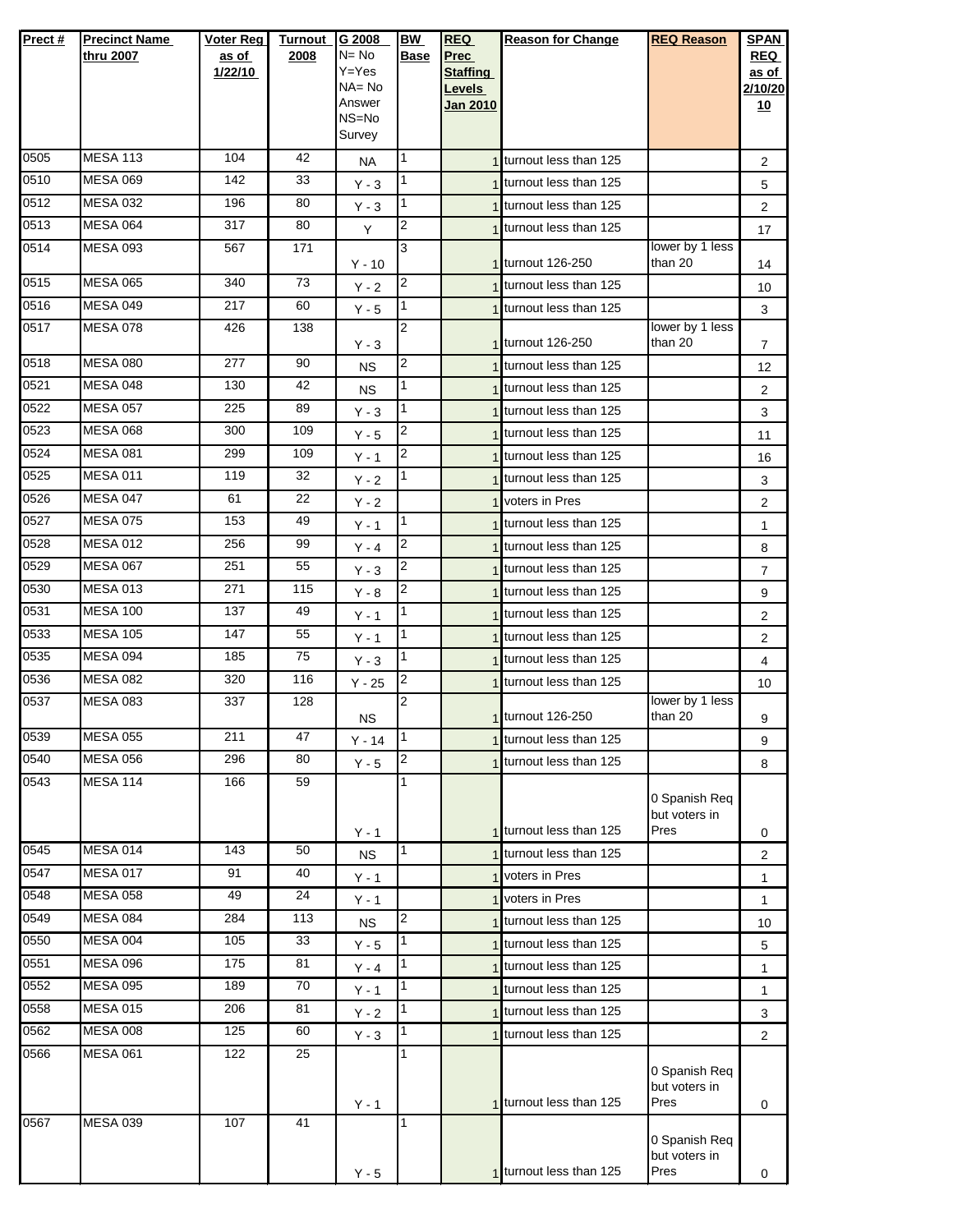| Prect#       | <b>Precinct Name</b> | Voter Reg | <b>Turnout</b>  | G 2008           | BW             | <b>REQ</b>         | <b>Reason for Change</b>             | <b>REQ Reason</b>              | <b>SPAN</b>    |
|--------------|----------------------|-----------|-----------------|------------------|----------------|--------------------|--------------------------------------|--------------------------------|----------------|
|              | thru 2007            | as of     | 2008            | $N = No$         | Base           | <b>Prec</b>        |                                      |                                | <b>REQ</b>     |
|              |                      | 1/22/10   |                 | Y=Yes            |                | <b>Staffing</b>    |                                      |                                | as of          |
|              |                      |           |                 | NA= No<br>Answer |                | Levels<br>Jan 2010 |                                      |                                | 2/10/20<br>10  |
|              |                      |           |                 | NS=No            |                |                    |                                      |                                |                |
|              |                      |           |                 | Survey           |                |                    |                                      |                                |                |
| 0568         | <b>MESA 040</b>      | 59        | 11              | $Y - 2$          |                |                    | 1 voters in Pres                     |                                | 7              |
| 0570         | <b>MESA 098</b>      | 188       | 77              | $Y-2$            | 1              |                    | 1 turnout less than 125              |                                | 2              |
| 0576         | <b>MESA 107</b>      | 284       | 79              | $Y - 3$          | 2              |                    | 1 turnout less than 125              |                                | 12             |
| 0578         | <b>MESA 028</b>      | 150       | 36              | $Y - 3$          | 1              |                    | 1 turnout less than 125              |                                | 2              |
| 0579         | <b>MESA 102</b>      | 122       | 37              | $Y - 2$          | 1              |                    | 1 turnout less than 125              |                                | 4              |
| 0580         | <b>MESA 089</b>      | 254       | 93              | <b>NS</b>        | 2              |                    | 1 turnout less than 125              |                                | $\mathbf{1}$   |
| 0581         | <b>MESA 074</b>      | 65        | 19              | $Y - 1$          |                |                    | 1 voters in Pres                     |                                | 3              |
| 0584         | <b>MESA 104</b>      | 125       | 36              | $Y - 2$          | $\mathbf{1}$   |                    | 1 turnout less than 125              |                                | 3              |
| 0585         | <b>MESA 046</b>      | 70        | 22              | $Y - 5$          |                |                    | 1 voters in Pres                     |                                | 0              |
| 0588         | <b>MESA 099</b>      | 286       | 109             | N                | 2              |                    | 0 voters in Pres<br>1 300+surnames   |                                | 2              |
| 0589         | <b>MESA 059</b>      | 86        | 31              | $Y - 2$          |                |                    | 1 voters in Pres                     |                                | 2              |
| 0591         | <b>MESA 037</b>      | 214       | 75              | $Y - 3$          | 1              |                    | 1 turnout less than 125              |                                | $\mathbf{1}$   |
| 0593         | <b>MESA 019</b>      | 70        | 34              | Y - 1            |                |                    | 1 voters in Pres                     |                                | 0              |
| 0595         | <b>MESA 085</b>      | 169       | 52              | $Y - 2$          | 1              |                    | 1 turnout less than 125              |                                | 3              |
| 0597         | MESA 042             | 124       | 42              | $Y - 1$          | $\mathbf{1}$   |                    | 1 turnout less than 125              |                                | 3              |
| 0598         | <b>MESA 106</b>      | 253       | 95              | <b>NS</b>        | 2              |                    | 1 turnout less than 125              |                                | 3              |
| 0599         | <b>MESA 079</b>      | 149       | 49              | $Y - 5$          | 1              |                    | 1 turnout less than 125              |                                | 4              |
| 0600         | <b>MESA 005</b>      | 139       | 39              | <b>NS</b>        | 1              |                    | 1 turnout less than 125              |                                | 2              |
| 0601         | <b>MESA 053</b>      | 153       | 49              | $Y - 10$         | 1              |                    | 1 turnout less than 125              |                                | $\overline{7}$ |
| 0604         | <b>MESA 072</b>      | 622       | 214             |                  | 3              |                    |                                      | lower by 1 less                |                |
|              | <b>MESCAL</b>        | 110       | 36              | $Y-1$            | 1              |                    | 1 turnout 126-250                    | than 20                        | 15             |
| 0608<br>0611 | <b>MICHELLE</b>      | 98        | 42              | $Y - 2$          |                |                    | 1 turnout less than 125              |                                | 3              |
| 0614         | <b>MINNEZONA</b>     | 307       | 93              | $Y - 1$          | 2              |                    | 1 voters in Pres<br>0 voters in Pres |                                | 1              |
|              |                      |           |                 | N                |                |                    | 1 300+surnames                       |                                | $\overline{7}$ |
| 0615         | <b>MITCHELL</b>      | 371       | 124             |                  | $\overline{2}$ |                    | 0 voters in Pres                     |                                |                |
| 0619         | <b>MOHAWK</b>        | 127       | 29              | N                | $\mathbf{1}$   |                    | 1 <sup>300+surnames</sup>            |                                | 5              |
| 0621         | <b>MONROE</b>        | 282       | 85              | NS.              | 2              |                    | 1 turnout less than 125              |                                | $\mathbf{1}$   |
| 0623         | <b>MONTE VISTA</b>   | 486       | 120             | $Y - 20$         | $\overline{2}$ |                    | 1 turnout less than 125              |                                | $\overline{4}$ |
| 0624         | <b>FLETCHER</b>      | 132       | 52              | <b>NS</b>        |                |                    | 1 turnout less than 125              |                                | 11             |
|              | <b>HEIGHTS</b>       |           |                 | $Y - 1$          |                |                    | 1 turnout less than 125              |                                | 1              |
| 0627         | <b>MONTOYA</b>       | 56        | 13              | $Y - 2$          |                |                    | 1 voters in Pres                     |                                | 0              |
| 0628         | <b>MOON MOUNTAIN</b> | 69        | $\overline{24}$ | $Y - 1$          |                |                    | 1 voters in Pres                     |                                | $\mathbf{1}$   |
| 0632         | <b>MORROW</b>        | 123       | 49              |                  | 1              |                    |                                      |                                |                |
|              |                      |           |                 |                  |                |                    |                                      | 0 Spanish Req<br>but voters in |                |
|              |                      |           |                 | $Y - 2$          |                |                    | 1 turnout less than 125              | Pres                           | 0              |
| 0633         | <b>MORTEN</b>        | 238       | 74              | $Y - 2$          |                |                    | 1 turnout less than 125              |                                | 6              |
| 0638         | <b>MULBERRY</b>      | 206       | 46              | $Y - 6$          | 1              |                    | 1 turnout less than 125              |                                | 7              |
| 0640         | <b>FOX CROSSING</b>  | 261       | 99              |                  | 2              |                    | 0 voters in Pres<br>1 300+surnames   |                                |                |
| 0642         | <b>MYRTLE</b>        | 220       | 61              | N<br>$Y - 3$     | 1              |                    | 1 turnout less than 125              |                                | 0              |
| 0645         | <b>NICOLET</b>       | 279       | 93              |                  | $\overline{2}$ |                    | 0 voters in Pres                     |                                | 4              |
|              |                      |           |                 | N                |                |                    | 1 <sup>300+surnames</sup>            |                                | 2              |
| 0647         | <b>NILE</b>          | 361       | 106             | $Y - 3$          | $\overline{2}$ |                    | 1 turnout less than 125              |                                | 6              |
| 0649         | NORTH HIGH           | 250       | 75              | <b>NS</b>        | 2              |                    | 1 turnout less than 125              |                                | $\overline{2}$ |
| 0650         | <b>NORTHVIEW</b>     | 197       | 50              | $Y - 2$          | 1              |                    | 1 turnout less than 125              |                                | 4              |
| 0651         | <b>NORTON</b>        | 153       | 33              | $Y - 3$          |                |                    | 1 turnout less than 125              |                                | $\overline{2}$ |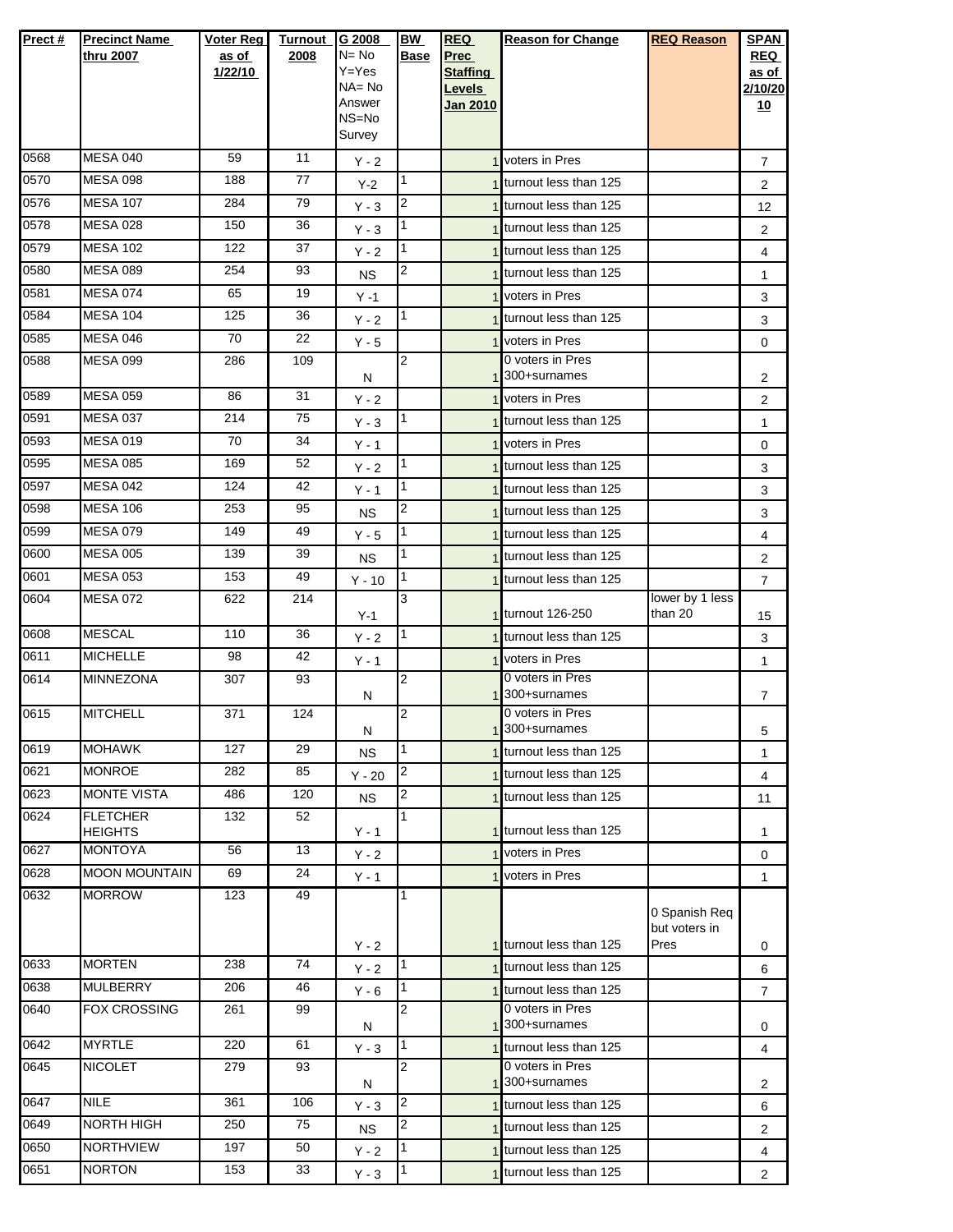| Prect# | <b>Precinct Name</b>  | Voter Reg | <b>Turnout</b> | G 2008          | <b>BW</b>      | <b>REQ</b>      | <b>Reason for Change</b>              | <b>REQ Reason</b>          | <b>SPAN</b>    |
|--------|-----------------------|-----------|----------------|-----------------|----------------|-----------------|---------------------------------------|----------------------------|----------------|
|        | thru 2007             | as of     | 2008           | $N = No$        | Base           | Prec            |                                       |                            | <b>REQ</b>     |
|        |                       | 1/22/10   |                | $Y = Yes$       |                | <b>Staffing</b> |                                       |                            | as of          |
|        |                       |           |                | $NA = No$       |                | Levels          |                                       |                            | 2/10/20        |
|        |                       |           |                | Answer<br>NS=No |                | <b>Jan 2010</b> |                                       |                            | 10             |
|        |                       |           |                | Survey          |                |                 |                                       |                            |                |
| 0656   | <b>OASIS</b>          | 269       | 92             | <b>NS</b>       | 2              |                 | 1 turnout less than 125               |                            | 3              |
| 0657   | OCOTILLO              | 372       | 132            |                 | $\overline{2}$ |                 |                                       | lower by 1 less            |                |
|        |                       |           |                | <b>NS</b>       |                |                 | 1 turnout 126-250                     | than 20                    | 9              |
| 0659   | <b>OLIVE</b>          | 218       | 76             | <b>NS</b>       | 1              |                 | 1 turnout less than 125               |                            | 3              |
| 0660   | <b>OLNEY</b>          | 444       | 156            | $Y - 5$         | $\overline{2}$ |                 | 1 turnout 126-250                     | lower by 1 less<br>than 20 | $\overline{2}$ |
| 0666   | <b>ORANGEWOOD</b>     | 141       | 41             | $Y - 3$         | 1              |                 | 1 turnout less than 125               |                            | 1              |
| 0667   | <b>ORCHID</b>         | 152       | 58             | $Y - 8$         | 1              |                 | turnout less than 125                 |                            | 2              |
| 0668   | <b>OREGON</b>         | 152       | 44             | $Y - 5$         | 1              |                 | 1 turnout less than 125               |                            | 3              |
| 0672   | <b>PALM</b>           | 500       | 133            |                 | 3              |                 |                                       | lower by 1 less            |                |
|        |                       |           |                | $Y-5$           |                |                 | 1 turnout 126-250                     | than 20                    | 17             |
| 0673   | PALM VALLEY           | 248       | 80             | $Y - 15$        | 1              |                 | 1 turnout less than 125               |                            | 1              |
| 0675   | <b>PALMCROFT</b>      | 123       | 37             | $Y - 1$         | 1              |                 | 1 turnout less than 125               |                            | 1              |
| 0676   | <b>PALMDALE</b>       | 275       | 65             | $Y - 8$         | 2              |                 | 1 turnout less than 125               |                            | $\overline{2}$ |
| 0678   | PALO VERDE            | 213       | 70             | <b>NS</b>       | 1              |                 | 1 turnout less than 125               |                            | $\overline{7}$ |
| 0679   | <b>PALOMINO</b>       | 161       | 48             | $Y - 8$         | 1              |                 | 1 turnout less than 125               |                            | 5              |
| 0680   | PAPAGO PARK           | 221       | 64             | $Y - 1$         | 1              |                 | 1 turnout less than 125               |                            | 6              |
| 0682   | <b>PARADISE LAKES</b> | 210       | 69             |                 | 1              |                 | 1 turnout less than 125               |                            |                |
| 0683   | PARADISE PARK         | 91        | 36             | $Y-2$           |                |                 | 1 voters in Pres                      |                            | 4              |
| 0685   | PARK CENTRAL          | 162       | 57             | $Y - 2$         | 1              |                 |                                       |                            | 1              |
|        |                       |           |                |                 |                |                 |                                       | 0 Spanish Req              |                |
|        |                       |           |                |                 |                |                 |                                       | but voters in              |                |
|        |                       |           |                | $Y - 2$         |                |                 | 1 turnout less than 125               | Pres                       | 0              |
| 0687   | <b>PARKVIEW</b>       | 337       | 91             | <b>NS</b>       | 2              |                 | 1 turnout less than 125               |                            | 2              |
| 0688   | <b>PASADENA</b>       | 121       | 30             | $Y - 3$         | 1              |                 | 1 turnout less than 125               |                            | 2              |
| 0691   | <b>DESERT VISTA</b>   | 274       | 88             |                 | 2              |                 | 0 voters in Pres<br>1300+surnames     |                            |                |
| 0697   | <b>SKY VIEW</b>       | 256       | 90             | N               | 2              |                 | 0 voters in Pres                      |                            | 3              |
|        |                       |           |                | N               |                |                 | 1 <sup>300+surnames</sup>             |                            | $\overline{2}$ |
| 0698   | <b>WACKER PARK</b>    | 209       | 86             | $Y - 1$         | 1              |                 | 1 turnout less than 125               |                            | $\overline{2}$ |
| 0701   | <b>SUNCREST</b>       | 370       | 129            |                 | 2              |                 |                                       | lower by 1 less            |                |
| 0702   |                       |           |                | $Y-3$           |                |                 | 1 turnout 126-250<br>0 voters in Pres | than 20                    | 1              |
|        | <b>SUN AIRE</b>       | 454       | 143            | N               | 2              |                 | 1300+surnames                         |                            | 8              |
| 0703   | <b>OSUNA PARK</b>     | 626       | 158            |                 | 3              |                 |                                       | lower by 1 less            |                |
|        |                       |           |                | $Y - 8$         |                |                 | 1 turnout 126-250                     | than 20                    | 15             |
| 0704   | <b>SUNDANCE</b>       | 287       | 93             | Ν               | $\overline{2}$ |                 | 0 voters in Pres<br>1300+surnames     |                            | 3              |
| 0705   | <b>WESTGREEN</b>      | 735       | 202            |                 | 3              |                 | 0 voters in Pres                      |                            |                |
|        | <b>PARK</b>           |           |                | N               |                |                 | 1 300+surnames                        |                            | 11             |
| 0707   | <b>PERRY PARK</b>     | 617       | 194            |                 | 3              |                 | 1 turnout 126-250                     | lower by 1 less<br>than 20 |                |
| 0708   | <b>PERRYVILLE</b>     | 390       | 119            | $Y - 25$        | 2              |                 | 1 turnout less than 125               |                            | 17             |
| 0712   | <b>PIERCE</b>         | 328       | 108            | $Y - 3$         | 2              |                 |                                       |                            | 8              |
| 0713   | <b>PIERSON</b>        | 478       | 121            | $Y - 3$         | 2              |                 | 1 turnout less than 125               |                            | 3              |
| 0719   | PINNACLE WEST         | 67        | 35             | $Y - 20$        |                |                 | 1 turnout less than 125               |                            | 21             |
| 0723   | <b>POINSETTIA</b>     | 337       | 133            | $Y - 4$         | 2              |                 | voters in Pres                        | lower by 1 less            | $\mathbf 0$    |
|        |                       |           |                | $Y - 2$         |                |                 | 1 turnout 126-250                     | than 20                    | 1              |
| 0727   | <b>PORTLAND</b>       | 699       | 173            |                 | 3              |                 |                                       | lower by 1 less            |                |
|        |                       |           |                | NS.             |                |                 | 1 turnout 126-250                     | than 20                    | 15             |
| 0728   | <b>POWELL</b>         | 425       | 154            | N               | 2              |                 | 0 voters in Pres<br>1300+surnames     |                            | 6              |
| 0730   | <b>PRINCETON</b>      | 96        | 36             | $Y - 1$         |                |                 | 1 voters in Pres                      |                            | 1              |
|        |                       |           |                |                 |                |                 |                                       |                            |                |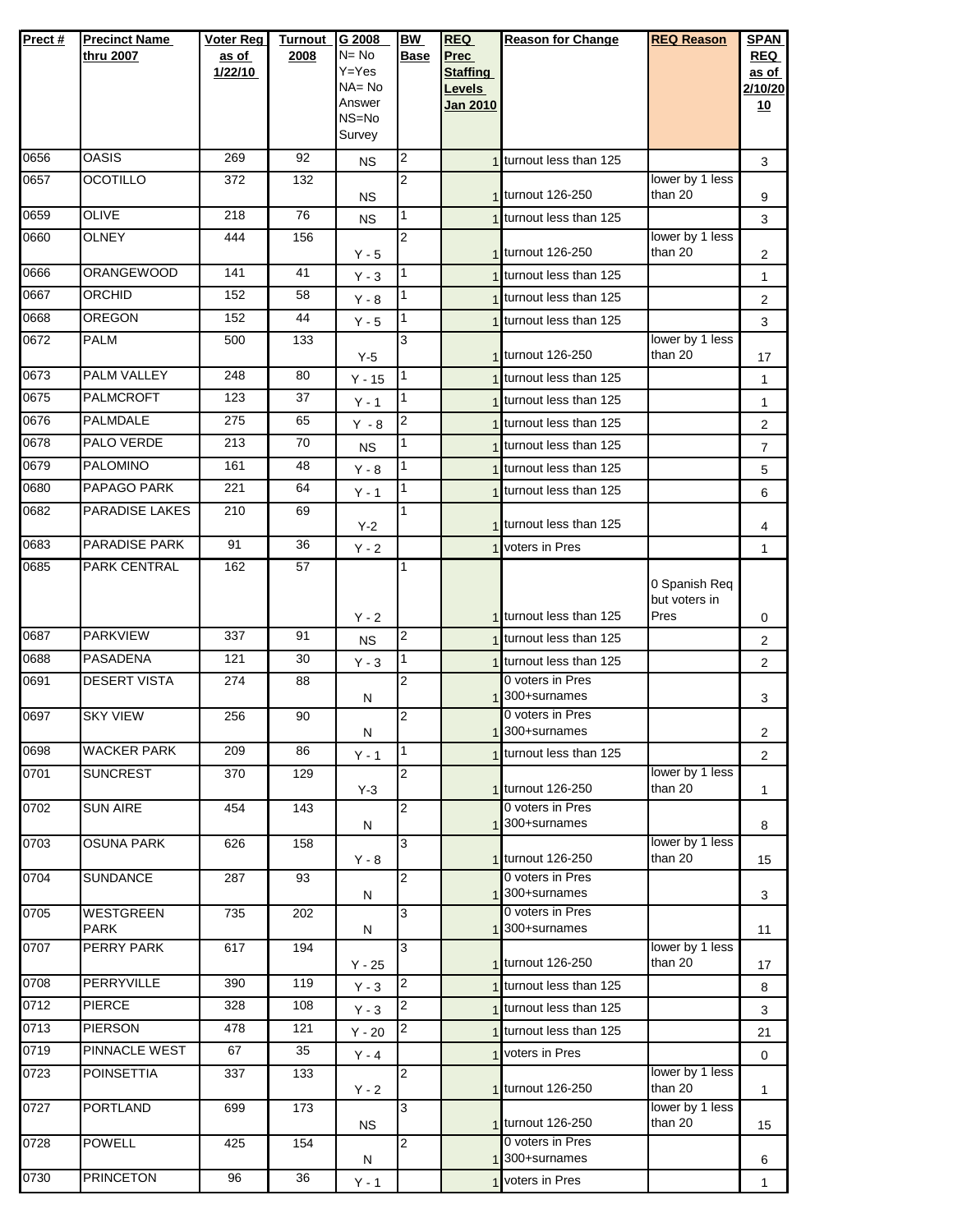| Prect# | <b>Precinct Name</b><br>thru 2007 | Voter Reg<br>as of<br>1/22/10 | Turnout<br>2008 | G 2008<br>$N = No$<br>$Y = Yes$<br>$NA = No$<br>Answer<br>NS=No<br>Survey | <b>BW</b><br><b>Base</b> | <b>REQ</b><br><b>Prec</b><br><b>Staffing</b><br>Levels<br>Jan 2010 | <b>Reason for Change</b>         | <b>REQ Reason</b>                      | <b>SPAN</b><br>REQ<br>as of<br>2/10/20<br>10 |
|--------|-----------------------------------|-------------------------------|-----------------|---------------------------------------------------------------------------|--------------------------|--------------------------------------------------------------------|----------------------------------|----------------------------------------|----------------------------------------------|
| 0731   | <b>PUEBLO</b>                     | 140                           | 33              | $Y - 2$                                                                   | $\vert$ 1                |                                                                    | 1 turnout less than 125          |                                        | $\overline{2}$                               |
| 0734   | <b>QUEEN CREEK</b>                | 517                           | 145             | $Y - 1$                                                                   | 3                        |                                                                    | 1 turnout 126-250                | lower by 1 less<br>than 20             | 5                                            |
| 0735   | RAINBOW VALLEY                    | 332                           | 102             | <b>NS</b>                                                                 | 2                        |                                                                    | 1 turnout less than 125          |                                        | 10                                           |
| 0741   | <b>RICHLAND</b>                   | 117                           | 32              | $Y - 2$                                                                   | $\mathbf{1}$             |                                                                    | 1 turnout less than 125          |                                        | $\overline{2}$                               |
| 0745   | CHAVEZ                            | 662                           | 181             | NS.                                                                       | 3                        |                                                                    | 1 turnout 126-250                | lower by 1 less<br>than 20             | 10                                           |
| 0750   | <b>ROANOKE</b>                    | 421                           | 122             | $Y - 5$                                                                   | $\overline{c}$           |                                                                    | 1 turnout less than 125          |                                        | 13                                           |
| 0759   | <b>FREESTONE</b>                  | 103                           | 42              | $Y - 2$                                                                   | 1                        |                                                                    | 1 turnout less than 125          |                                        | 3                                            |
| 0760   | <b>ROVEY</b>                      | 98                            | 31              | $Y - 2$                                                                   |                          |                                                                    | 1 voters in Pres                 |                                        | $\mathbf{1}$                                 |
| 0763   | <b>RUBY</b>                       | 314                           | 103             | $Y - 4$                                                                   | $\overline{2}$           |                                                                    | 1 turnout less than 125          |                                        | 5                                            |
| 0766   | <b>SAHUARO</b>                    | 150                           | 45              | <b>NS</b>                                                                 | $\mathbf{1}$             |                                                                    | 1 turnout less than 125          |                                        | 3                                            |
| 0769   | <b>SAN LUCY</b>                   | 84                            | 26              | $Y - 8$                                                                   |                          |                                                                    | 1 voters in Pres                 |                                        | 0                                            |
| 0781   | <b>SCOTTSDALE</b>                 | 71                            | 26              | $Y - 1$                                                                   |                          |                                                                    | voters in Pres                   |                                        | $\overline{2}$                               |
| 0782   | <b>SELLS</b>                      | 291                           | 77              | $Y - 4$                                                                   | $\overline{2}$           |                                                                    | turnout less than 125            |                                        | 9                                            |
| 0785   | <b>SEVILLA</b>                    | 469                           | 157             | $Y - 10$                                                                  | $\overline{2}$           |                                                                    | 1 turnout 126-250                | lower by 1 less<br>than 20             | 9                                            |
| 0791   | <b>SHAW BUTTE</b>                 | 194                           | 61              | $Y - 3$                                                                   | $\overline{1}$           |                                                                    | 1 turnout less than 125          |                                        | 5                                            |
| 0798   | <b>SIESTA</b>                     | 69                            | 24              | $Y - 5$                                                                   |                          |                                                                    | voters in Pres                   |                                        | $\overline{2}$                               |
| 0800   | <b>SILVER CREEK</b>               | 142                           | 45              | $Y - 5$                                                                   | 1                        |                                                                    | turnout less than 125            |                                        | $\mathbf{1}$                                 |
| 0802   | <b>SILVERADO</b>                  | 343                           | 91              | $Y - 8$                                                                   | $\overline{2}$           |                                                                    | 1 turnout less than 125          |                                        | 3                                            |
| 0805   | <b>LOBO</b>                       | 300                           | 110             | <b>NS</b>                                                                 | 2                        |                                                                    | 1 turnout less than 125          |                                        | 4                                            |
| 0806   | <b>SKY HARBOR</b>                 | 162                           | 39              | $Y - 2$                                                                   | $\mathbf{1}$             |                                                                    | 1 turnout less than 125          |                                        | $\mathbf{1}$                                 |
| 0808   | <b>SKYLARK</b>                    | 250                           | 79              | N                                                                         | $\overline{2}$           |                                                                    | 0 voters in Pres<br>300+surnames |                                        | 4                                            |
| 0809   | <b>SOLANO</b>                     | 82                            | 32              | $Y - 1$                                                                   |                          |                                                                    | 1 voters in Pres                 |                                        | $\mathbf{1}$                                 |
| 0813   | SOUTH MTN HIGH                    | 874                           | 189             | $Y - 10$                                                                  | l3                       |                                                                    | 1 turnout 126-250                | lower by 1 less<br>than 20             | 11                                           |
| 0816   | <b>SPRINGS</b>                    | 134                           | 42              | $Y - 1$                                                                   | 1                        |                                                                    | 1 turnout less than 125          | 0 Spanish Req<br>but voters in<br>Pres | 0                                            |
| 0817   | <b>SPRUCE</b>                     | 197                           | 53              | $Y - 7$                                                                   | I1.                      |                                                                    | turnout less than 125            |                                        | 4                                            |
| 0821   | ST JOHN                           | 174                           | 55              | $Y - 2$                                                                   | $\overline{1}$           |                                                                    | 1 turnout less than 125          |                                        | $\mathbf{1}$                                 |
| 0822   | <b>ST MORITZ</b>                  | 202                           | 53              | $Y - 4$                                                                   |                          |                                                                    | 1 turnout less than 125          | 0 Spanish Req<br>but voters in<br>Pres | 0                                            |
| 0823   | <b>ST VINCENT</b>                 | 537                           | 173             | <b>NS</b>                                                                 | 3                        |                                                                    | 1 turnout 126-250                | lower by 1 less<br>than 20             | 15                                           |
| 0827   | <b>STELLA</b>                     | 289                           | 69              | <b>NS</b>                                                                 | $\overline{2}$           |                                                                    | 1 turnout less than 125          |                                        | $\overline{7}$                               |
| 0829   | <b>SULLIVAN</b>                   | 467                           | 113             | $Y - 11$                                                                  | $\overline{c}$           |                                                                    | 1 turnout less than 125          |                                        | 11                                           |
| 0832   | <b>SUN CITY</b>                   | 42                            | 11              | $Y - 5$                                                                   |                          |                                                                    | 1 voters in Pres                 |                                        | 5                                            |
| 0841   | <b>MARIPOSA</b>                   | 523                           | 150             | $Y - 3$                                                                   | 3                        |                                                                    | 1 turnout 126-250                | lower by 1 less<br>than 20             | 15                                           |
| 0844   | <b>SUNLAND</b>                    | 861                           | 221             | Υ                                                                         | 3                        |                                                                    | 1 turnout 126-250                | lower by 1 less<br>than 20             | 9                                            |
| 0845   | <b>SUNNY HIGH</b>                 | 88                            | 26              | $Y - 2$                                                                   |                          |                                                                    | 1 voters in Pres                 |                                        | 0                                            |
| 0847   | SUNNYSLOPE                        | 179                           | 49              | <b>NS</b>                                                                 | $\overline{1}$           |                                                                    | turnout less than 125            |                                        | 3                                            |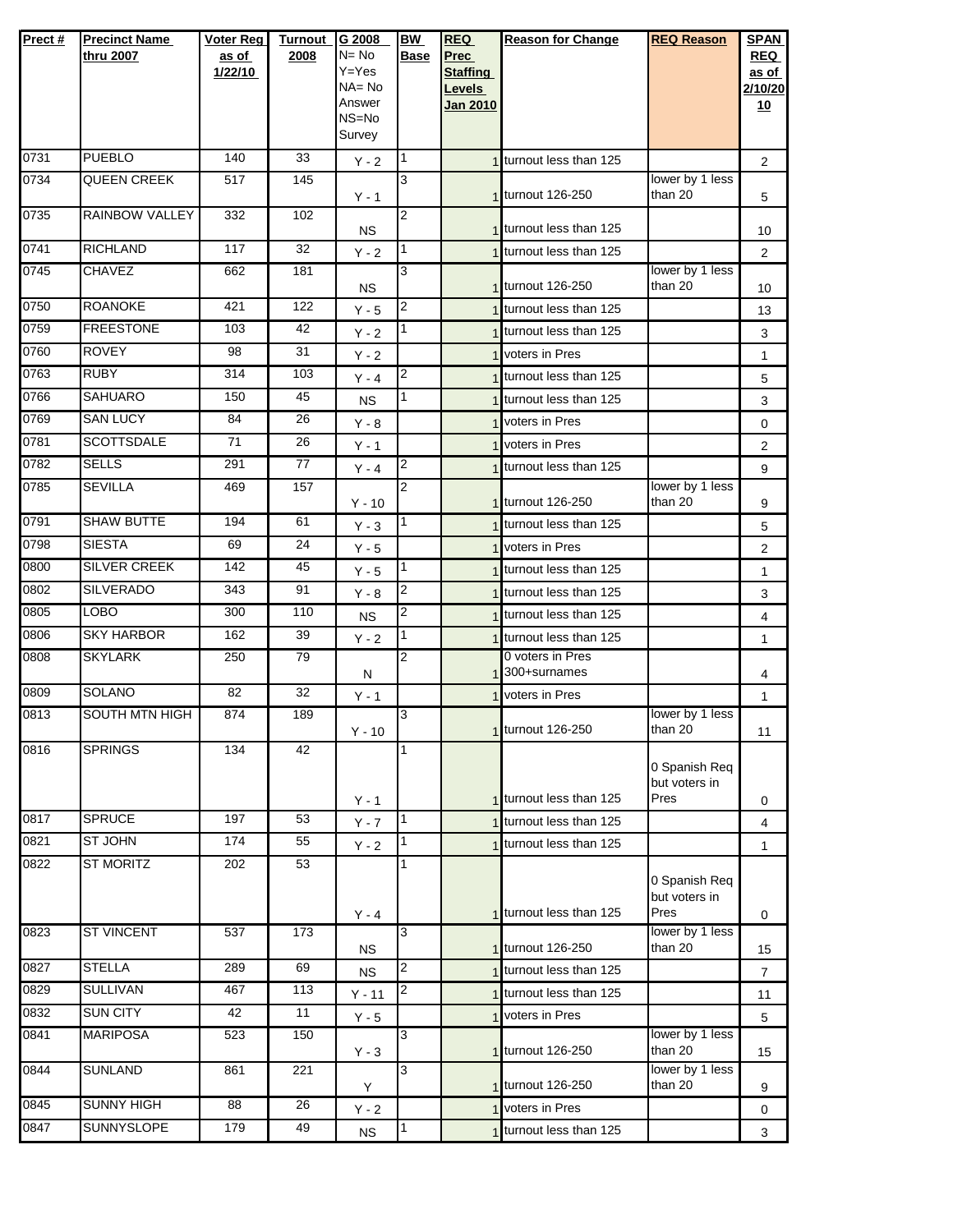| Prect# | <b>Precinct Name</b> | <b>Voter Reg</b> | <b>Turnout</b>  | G 2008                 | BW             | <b>REQ</b>                       | <b>Reason for Change</b>           | <b>REQ Reason</b>          | <b>SPAN</b>    |
|--------|----------------------|------------------|-----------------|------------------------|----------------|----------------------------------|------------------------------------|----------------------------|----------------|
|        | thru 2007            | as of            | 2008            | $N = No$               | <b>Base</b>    | <b>Prec</b>                      |                                    |                            | <b>REQ</b>     |
|        |                      | 1/22/10          |                 | $Y = Yes$<br>$NA = No$ |                | <b>Staffing</b>                  |                                    |                            | as of          |
|        |                      |                  |                 | Answer                 |                | <b>Levels</b><br><b>Jan 2010</b> |                                    |                            | 2/10/20<br>10  |
|        |                      |                  |                 | NS=No                  |                |                                  |                                    |                            |                |
|        |                      |                  |                 | Survey                 |                |                                  |                                    |                            |                |
| 0848   | <b>SUNRAY PARK</b>   | 149              | 46              |                        | 1              |                                  |                                    |                            |                |
|        |                      |                  |                 |                        |                |                                  |                                    | 0 Spanish Req              |                |
|        |                      |                  |                 |                        |                |                                  | 1 turnout less than 125            | but voters in<br>Pres      |                |
| 0850   | <b>SUNRISE</b>       |                  | 41              | $Y - 1$                | $\mathbf{1}$   |                                  |                                    |                            | 0              |
|        |                      | 121              |                 | $Y - 10$               |                |                                  | turnout less than 125              |                            | 1              |
| 0853   | <b>SUNSHINE</b>      | 384              | 125             | $Y - 1$                | 2              |                                  | 1 turnout 126-250                  | lower by 1 less<br>than 20 | 5              |
| 0855   | <b>SUNUP</b>         | 144              | 47              |                        |                |                                  |                                    |                            |                |
|        |                      |                  |                 |                        |                |                                  |                                    | 0 Spanish Req              |                |
|        |                      |                  |                 |                        |                |                                  |                                    | but voters in              |                |
| 0856   | <b>SUPAI</b>         |                  |                 | $Y - 2$                |                |                                  | 1 turnout less than 125            | Pres                       | 0              |
|        |                      | 118              | 43              | Y                      | 1              |                                  | 1 turnout less than 125            |                            | 1              |
| 0857   | <b>SUPERSTITION</b>  | 358              | 126             |                        | 2              |                                  | 0 voters in Pres<br>1 300+surnames |                            | 3              |
| 0860   | <b>SWEETWATER</b>    | 257              | 88              | N                      | 2              |                                  | 0 voters in Pres                   |                            |                |
|        |                      |                  |                 | N                      |                |                                  | 1300+surnames                      |                            | 3              |
| 0861   | <b>TANGERINE</b>     | 307              | 119             |                        | 2              |                                  | 0 voters in Pres                   |                            |                |
|        |                      |                  |                 | N                      |                |                                  | 1 300+surnames                     |                            | 6              |
| 0865   | TEMPE 01             | 194              | $\overline{72}$ | $Y - 1$                | $\mathbf{1}$   |                                  | turnout less than 125              |                            | 3              |
| 0867   | TEMPE 03             | 202              | 69              | <b>NS</b>              | 1              |                                  | 1 turnout less than 125            |                            | 3              |
| 0868   | TEMPE 04             | 204              | 51              | $Y - 2$                | $\mathbf{1}$   |                                  | turnout less than 125              |                            | $\mathbf{1}$   |
| 0871   | TEMPE 07             | 104              | 36              | $Y - 1$                | $\mathbf{1}$   |                                  | turnout less than 125              |                            | $\overline{2}$ |
| 0876   | TEMPE 12             | 138              | 43              | $Y - 2$                | $\mathbf{1}$   |                                  | turnout less than 125              |                            | 3              |
| 0877   | TEMPE 14             | 376              | 163             |                        | 2              |                                  |                                    | lower by 1 less            |                |
|        |                      |                  |                 | <b>NS</b>              |                |                                  | 1 turnout 126-250                  | than 20                    | 3              |
| 0878   | TEMPE 15             | 143              | 43              | <b>NS</b>              | $\mathbf{1}$   |                                  | turnout less than 125              |                            | $\mathbf{1}$   |
| 0881   | TEMPE 18             | 106              | 35              | $Y - 1$                | 1              |                                  | turnout less than 125              |                            | $\mathbf{1}$   |
| 0883   | TEMPE 20             | 147              | 52              | $Y - 2$                | $\mathbf{1}$   |                                  | turnout less than 125              |                            | $\mathbf{1}$   |
| 0884   | TEMPE 21             | 245              | 105             | $Y - 10$               | 1              |                                  | turnout less than 125              |                            | $\mathbf{1}$   |
| 0888   | TEMPE 25             | 201              | 65              | $Y - 1$                | $\mathbf{1}$   |                                  | 1 turnout less than 125            |                            | 4              |
| 0895   | TEMPE 33             | 141              | 58              | <b>NS</b>              | 1              |                                  | 1 turnout less than 125            |                            | 3              |
| 0902   | TEMPE 40             | 262              | 77              |                        | 2              |                                  | 0 voters in Pres                   |                            |                |
|        |                      |                  |                 | N                      |                |                                  | 1 300+surnames                     |                            | 2              |
| 0907   | TEMPE 45             | 537              | 194             |                        | 3              |                                  | 1 turnout 126-250                  | lower by 1 less<br>than 20 |                |
| 0908   | TEMPE 47             | 258              | 87              | $Y - 5$                | 2              |                                  | 0 voters in Pres                   |                            | 10             |
|        |                      |                  |                 | N                      |                |                                  | 300+surnames                       |                            | 1              |
| 0912   | TEMPE 52             | 178              | 89              | $Y - 2$                | $\mathbf{1}$   |                                  | turnout less than 125              |                            | $\mathbf{1}$   |
| 0914   | TEMPE 54             | 443              | 118             |                        | 2              |                                  | 0 voters in Pres                   |                            |                |
|        |                      |                  |                 | Ν                      |                |                                  | 300+surnames                       |                            | $\overline{7}$ |
| 0917   | TEMPE 58             | 142              | 53              | $Y - 1$                | 1              |                                  | turnout less than 125              |                            | 4              |
| 0924   | TEMPE 46             | 467              | 154             | Ν                      | 2              |                                  | 0 voters in Pres<br>300+surnames   |                            | 9              |
| 0928   | TEMPE 13             | 234              | 81              | $Y - 10$               | 1              |                                  | turnout less than 125              |                            |                |
| 0930   | <b>THOMAS</b>        | 114              | 39              |                        | 1              |                                  | turnout less than 125              |                            | 4              |
| 0937   | <b>TONOPAH</b>       | 153              | 60              | <b>NS</b>              | 1              |                                  |                                    |                            | $\mathbf{1}$   |
| 0941   | <b>TOWNLEY</b>       | 250              | 44              | $Y - 3$                |                |                                  | turnout less than 125              |                            | 5              |
|        |                      |                  |                 | $Y - 3$                | $\overline{c}$ |                                  | turnout less than 125              |                            | 5              |
| 0943   | <b>TRINITY</b>       | 179              | 46              | $Y - 6$                | 1              |                                  | 1 turnout less than 125            |                            | 3              |
| 0944   | TUMBLEWEED           | 799              | 241             | <b>NA</b>              | 3              |                                  | 1 turnout 126-250                  | lower by 1 less<br>than 20 | 12             |
| 0945   | <b>TURF PARADISE</b> | 110              | 39              |                        | 1              |                                  |                                    |                            |                |
|        |                      |                  |                 |                        |                |                                  |                                    | 0 Spanish Req              |                |
|        |                      |                  |                 |                        |                |                                  |                                    | but voters in              |                |
|        |                      |                  |                 | $Y - 2$                |                |                                  | 1 turnout less than 125            | Pres                       | 0              |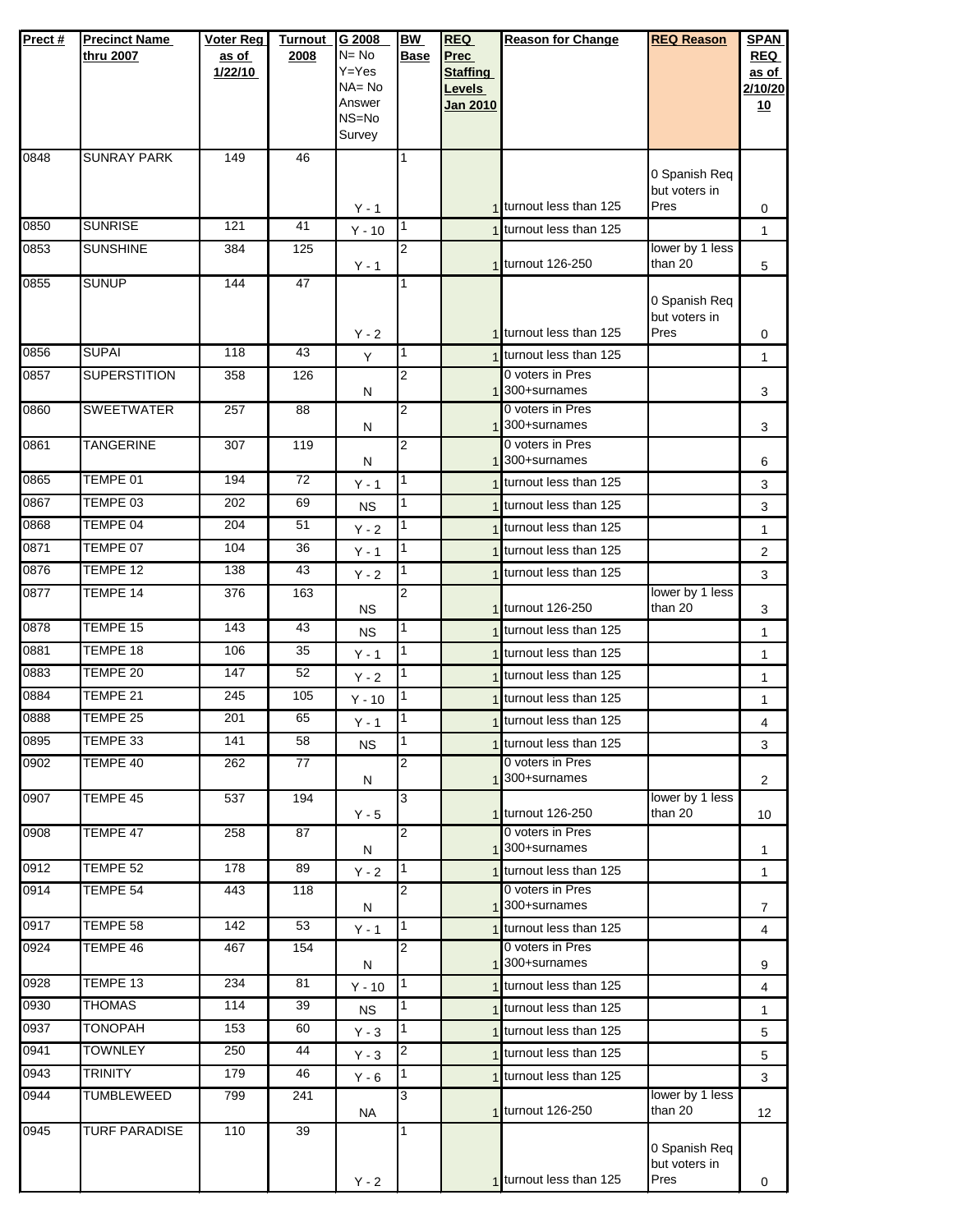| Prect#       | <b>Precinct Name</b><br>thru 2007        | <b>Voter Reg</b><br>as of | <b>Turnout</b><br>2008 | G 2008<br>$N = No$  | <b>BW</b><br><b>Base</b> | <b>REQ</b><br>Prec | <b>Reason for Change</b>                           | <b>REQ Reason</b>          | <b>SPAN</b><br><b>REQ</b> |
|--------------|------------------------------------------|---------------------------|------------------------|---------------------|--------------------------|--------------------|----------------------------------------------------|----------------------------|---------------------------|
|              |                                          | 1/22/10                   |                        | Y=Yes               |                          | <b>Staffing</b>    |                                                    |                            | as of                     |
|              |                                          |                           |                        | $NA = No$<br>Answer |                          | Levels             |                                                    |                            | 2/10/20                   |
|              |                                          |                           |                        | NS=No               |                          | <b>Jan 2010</b>    |                                                    |                            | 10                        |
|              |                                          |                           |                        | Survey              |                          |                    |                                                    |                            |                           |
| 0946         | <b>TURNEY</b>                            | 261                       | 83                     | <b>NS</b>           | 2                        |                    | 1 turnout less than 125                            |                            | $\overline{7}$            |
| 0948         | <b>TUTHILL</b>                           | 421                       | 137                    | N                   | 2                        |                    | 0 voters in Pres<br>1 300+surnames                 |                            | 10                        |
| 0950         | <b>VALENCIA</b>                          | 411                       | 130                    |                     | 2                        |                    |                                                    | lower by 1 less            |                           |
|              | <b>VERNON</b>                            |                           | 52                     | ΝS                  | 1                        |                    | 1 turnout 126-250                                  | than 20                    | 5                         |
| 0951<br>0952 | <b>VICTORIA</b>                          | 180<br>136                | 26                     | $Y - 4$             | $\mathbf{1}$             |                    | turnout less than 125                              |                            | 6                         |
| 0957         | <b>VINEYARD</b>                          | 342                       | 99                     | $Y - 1$             | 2                        |                    | 1 turnout less than 125                            |                            | $\mathbf{1}$              |
| 0958         | <b>VIRGINIA</b>                          | 157                       | 67                     | $Y - 3$             | 1                        |                    | 1 turnout less than 125<br>1 turnout less than 125 |                            | 4                         |
| 0960         | <b>VOGEL</b>                             | 664                       | 180                    | $Y - 3$             | 3                        |                    |                                                    | lower by 1 less            | $\overline{7}$            |
|              |                                          |                           |                        | $Y - 5$             |                          |                    | 1 turnout 126-250                                  | than 20                    | 10                        |
| 0962         | <b>WADDELL</b>                           | 652                       | 222                    | $Y - 4$             | 3                        |                    | 1 turnout 126-250                                  | lower by 1 less<br>than 20 | 9                         |
| 0964         | <b>WAHALLA</b>                           | 134                       | 50                     | $Y - 3$             | 1                        |                    | 1 turnout less than 125                            |                            | $\mathbf{1}$              |
| 0965         | <b>WALLACE</b>                           | 151                       | 44                     | $Y - 6$             | 1                        |                    | 1 turnout less than 125                            |                            | $\overline{7}$            |
| 0966         | <b>WARNER</b>                            | 549                       | 124                    | $Y - 15$            | 3                        |                    | turnout less than 125                              |                            | 10                        |
| 0967         | <b>WELDON</b>                            | 506                       | 156                    | $Y - 12$            | 3                        |                    | 1 turnout 126-250                                  | lower by 1 less<br>than 20 |                           |
| 0968         | <b>WEST HIGH</b>                         | 218                       | 61                     | $Y - 1$             | 1                        |                    | 1 turnout less than 125                            |                            | 14<br>3                   |
| 0970         | <b>WESTCOTT</b>                          | 164                       | 55                     | $Y - 1$             | 1                        |                    | 1 turnout less than 125                            |                            | 4                         |
| 0971         | <b>WESTERN SKIES</b>                     | 277                       | 109                    |                     | 2                        |                    | 0 voters in Pres                                   |                            |                           |
|              |                                          |                           |                        | Ν                   |                          |                    | 1 <sup>300+surnames</sup>                          |                            | 0                         |
| 0972<br>0973 | <b>WESTERN STAR</b><br><b>DESERT SKY</b> | 130                       | 42<br>184              | $Y - 1$             | 1<br>3                   |                    | 1 turnout less than 125                            | lower by 1 less            | $\overline{2}$            |
|              |                                          | 669                       |                        | <b>NS</b>           |                          |                    | 1 turnout 126-250                                  | than 20                    | 16                        |
| 0974         | <b>WESTWARD HO</b>                       | 227                       | 62                     | <b>NS</b>           | 1                        |                    | 1 turnout less than 125                            |                            | 3                         |
| 0977         | <b>WHITE</b>                             | 420                       | 136                    | $Y - 12$            | $\overline{2}$           |                    | 1 turnout 126-250                                  | lower by 1 less<br>than 20 |                           |
| 0978         | <b>WHITTIER</b>                          | 462                       | 130                    |                     | 2                        |                    |                                                    | lower by 1 less            | 6                         |
|              |                                          |                           |                        | $Y - 50$            |                          |                    | 1 turnout 126-250                                  | than 20                    | 7                         |
| 0979         | <b>WHITTON</b>                           | 294                       | 81                     | Y                   | 2                        |                    | 1 turnout less than 125                            |                            | 2                         |
| 0981         | <b>WICKENBURG 2</b>                      | 126                       | 36                     | $Y - 1$             | 1                        |                    | 1 turnout less than 125                            |                            | 4                         |
| 0982         | WIER                                     | 180                       | 42                     | ΝS                  | 1                        |                    | 1 turnout less than 125                            |                            | 7                         |
| 0983<br>0985 | <b>WIGWAM</b><br><b>WILDER</b>           | 440<br>44                 | 124<br>11              | $Y - 3$             | 2                        |                    | 1 turnout less than 125                            |                            | 3                         |
| 0986         | <b>WILDWOOD</b>                          | 191                       | 67                     | $Y - 1$             | 1                        |                    | 1 voters in Pres                                   |                            | 1                         |
| 0988         | <b>WILLIAMS FIELD</b>                    | 85                        | 35                     | $Y - 1$             |                          |                    | 1 turnout less than 125                            |                            | 4                         |
| 0990         | <b>WILSHIRE</b>                          | 232                       | 71                     | Y                   | 1                        |                    | 1 voters in Pres<br>1 turnout less than 125        |                            | $\mathbf{1}$              |
| 0991         | WINDMERE                                 | 378                       | 99                     | ΝS<br>$Y - 2$       | 2                        |                    | 1 turnout less than 125                            |                            | 1<br>13                   |
| 0994         | <b>WINDSOR</b>                           | 188                       | 61                     | Y - 3               | 1                        |                    | 1 turnout less than 125                            |                            | 4                         |
| 0995         | <b>WINSTON</b>                           | 198                       | 81                     | <b>NS</b>           | 1                        |                    | 1 turnout less than 125                            |                            | 1                         |
| 0996         | <b>WITTMANN</b>                          | 305                       | 119                    | $Y - 5$             | 2                        |                    | 1 turnout less than 125                            |                            | 5                         |
| 0997         | <b>WOOD</b>                              | 183                       | 65                     | Y - 1               | 1.                       |                    | 1 turnout less than 125                            |                            | 3                         |
| 0998         | <b>WOODRIDGE</b>                         | 56                        | 21                     | $Y - 1$             |                          |                    | 1 voters in Pres                                   |                            | 2                         |
| 0999         | <b>XAVIER</b>                            | 320                       | 78                     | NS.                 | 2                        |                    | 1 turnout less than 125                            |                            | 5                         |
| 1001         | YOUNGTOWN                                | 269                       | 68                     | $Y - 4$             | 2                        |                    | 1 turnout less than 125                            |                            | 7                         |
| 1006         | <b>PINON</b>                             | 250                       | 104                    | $Y-1$               | 2                        |                    | 1 turnout less than 125                            |                            | 2                         |
| 1008         | RODEO PARK                               | 236                       | 92                     | <b>NS</b>           | 1                        |                    | 1 turnout less than 125                            |                            | 1                         |
| 1009         | <b>SALOME</b>                            | 48                        | 10                     | $Y - 5$             |                          |                    | 1 voters in Pres                                   |                            | 1                         |
| 1011         | <b>SANTA FE</b>                          | 363                       | $\overline{1}00$       | Y                   | 2                        |                    | 1 turnout less than 125                            |                            | 4                         |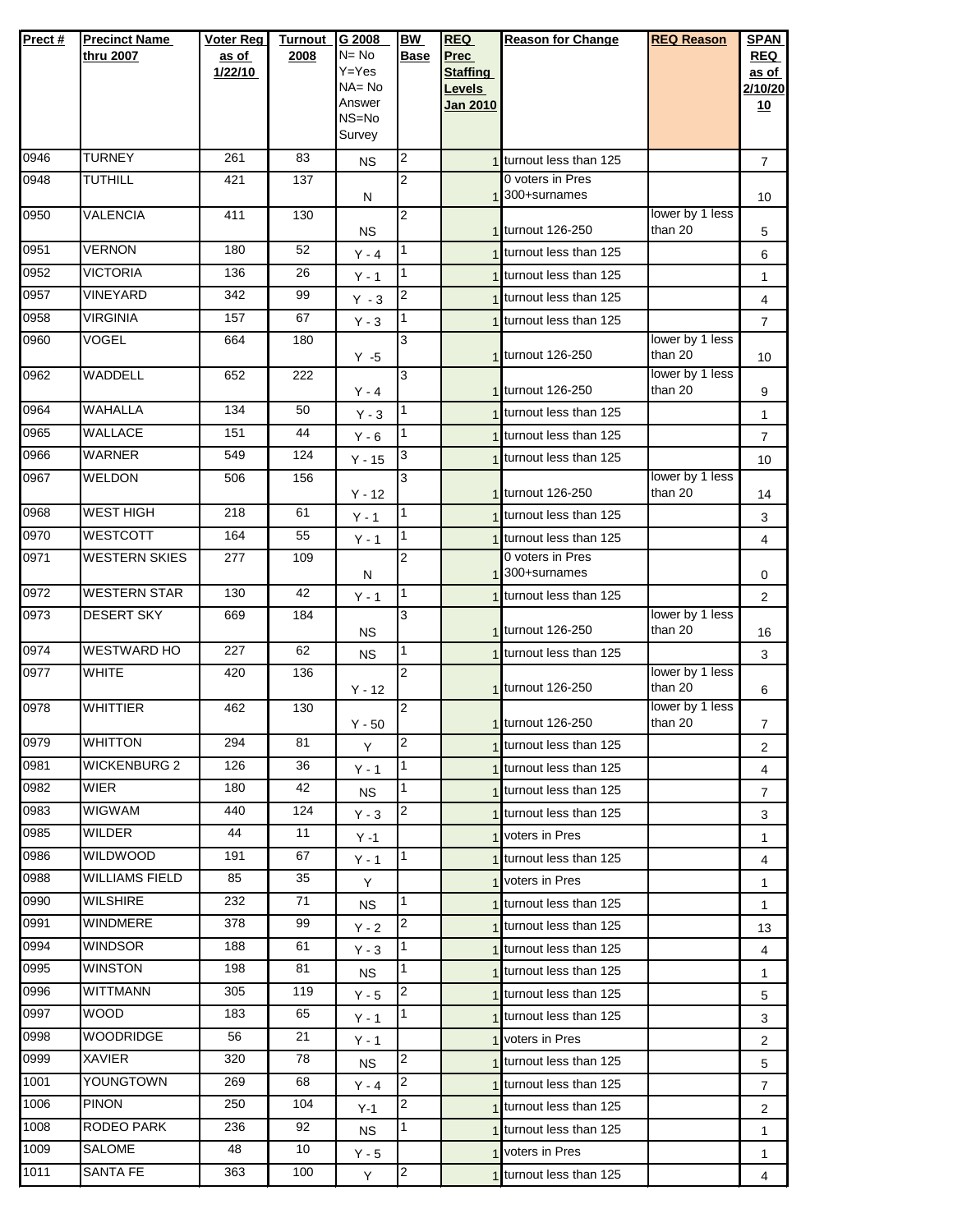| Prect#           | <b>Precinct Name</b>             | <b>Voter Reg</b> | <b>Turnout</b> | G 2008          | BW                      | <b>REQ</b>      | <b>Reason for Change</b>                           | <b>REQ Reason</b>          | <b>SPAN</b>    |
|------------------|----------------------------------|------------------|----------------|-----------------|-------------------------|-----------------|----------------------------------------------------|----------------------------|----------------|
|                  | thru 2007                        | as of            | 2008           | $N = No$        | <b>Base</b>             | Prec            |                                                    |                            | <b>REQ</b>     |
|                  |                                  | 1/22/10          |                | Y=Yes           |                         | <b>Staffing</b> |                                                    |                            | as of          |
|                  |                                  |                  |                | $NA = No$       |                         | Levels          |                                                    |                            | 2/10/20        |
|                  |                                  |                  |                | Answer<br>NS=No |                         | <b>Jan 2010</b> |                                                    |                            | <u>10</u>      |
|                  |                                  |                  |                | Survey          |                         |                 |                                                    |                            |                |
| 1017             | <b>LA REATA</b>                  | 399              | 123            | <b>NA</b>       | $\overline{c}$          |                 | 1 turnout less than 125                            |                            | 3              |
| 1018             | <b>VILLA NUEVA</b>               | 82               | 26             | $Y - 1$         |                         |                 | 1 voters in Pres                                   |                            | 0              |
| 1019             | <b>WHITE TANK</b>                | 65               | 19             | $Y - 3$         |                         |                 | 1 voters in Pres                                   |                            | $\overline{4}$ |
| 1022             | <b>ORO</b>                       | 312              | 104            |                 | $\overline{2}$          |                 | 0 voters in Pres                                   |                            |                |
|                  |                                  |                  |                | N               |                         |                 | 1 <sup>300+surnames</sup>                          |                            | $\overline{2}$ |
| 1028             | <b>SKYLINE PARK</b>              | 308              | 95             | N               | 2                       |                 | 0 voters in Pres<br>300+surnames                   |                            | 5              |
| 1033             | <b>BETHANY PARK</b>              | 334              | 110            | Υ               | 2                       |                 | turnout less than 125                              |                            | 10             |
| 1034             | <b>CAPITOL SCHOOL</b>            | 380              | 88             | $Y - 20$        | $\overline{2}$          |                 | 1 turnout less than 125                            |                            | 7              |
| 1035             | CHAPARRAL                        | 291              | 86             |                 | $\overline{2}$          |                 |                                                    |                            |                |
| 1041             | <b>WINDS</b><br><b>HAWES</b>     | 265              | 76             | $Y - 10$        | 2                       |                 | 1 turnout less than 125<br>1 turnout less than 125 |                            | 5              |
| 1042             | <b>HOLMES</b>                    | 359              | 110            | $Y - 2$         | $\overline{\mathbf{c}}$ |                 | 1 turnout less than 125                            |                            | 17             |
| 1043             | <b>HULL</b>                      | 335              | 124            | $Y - 20$        | 2                       |                 |                                                    |                            | 10             |
|                  |                                  |                  |                | Y               |                         |                 | 1 turnout less than 125                            |                            | 3              |
| 1045             | <b>LINDA</b>                     | 450              | 127            | $Y-2$           | 2                       |                 | 1 turnout 126-250                                  | lower by 1 less<br>than 20 | 8              |
| 1046             | LONGMORE                         | 124              | 40             | $Y - 1$         | 1                       |                 | 1 turnout less than 125                            |                            | 2              |
| 1047             | LUDDEN                           | 433              | 149            | N               | 2                       |                 | 0 voters in Pres<br>1 <sup>300+surnames</sup>      |                            | $\overline{2}$ |
| 1048             | <b>MCDOWELL</b>                  | 201              | 48             | <b>NS</b>       | 1                       |                 | 1 turnout less than 125                            |                            | 8              |
| 1051             | <b>TYSON</b>                     | 249              | 98             | <b>NS</b>       | 1                       |                 | 1 turnout less than 125                            |                            |                |
| 1052             | <b>WEATHERBY</b>                 | 243              | 79             |                 | 1                       |                 |                                                    |                            | 5              |
|                  |                                  |                  |                |                 |                         |                 |                                                    | 0 Spanish Req              |                |
|                  |                                  |                  |                |                 |                         |                 |                                                    | but voters in              |                |
|                  |                                  |                  |                | Υ               |                         |                 | 1 turnout less than 125                            | Pres                       | 0              |
| 1054             | POWER RANCH                      | 393              | 147            |                 | 2                       |                 | 1 turnout 126-250                                  | lower by 1 less<br>than 20 |                |
| 1056             | <b>SANOKAI</b>                   | 185              | 36             | $Y - 2$         | 1                       |                 | 1 turnout less than 125                            |                            | $\overline{2}$ |
| 1057             | <b>MERIDIAN POINTE</b>           | 443              | 148            | Y               | 2                       |                 |                                                    | lower by 1 less            | $\overline{7}$ |
|                  |                                  |                  |                | Y - 1           |                         |                 | 1 turnout 126-250                                  | than 20                    | 7              |
| 1058             | <b>AUGUSTA RANCH</b>             | 318              | 123            |                 | $\overline{2}$          |                 |                                                    |                            |                |
|                  |                                  |                  |                | $Y - 1$         |                         |                 | 1 turnout less than 125                            |                            | 4              |
| 1061             | <b>BROOKS FARM</b>               | 340              | 124            | Ν               | 2                       |                 | 0 voters in Pres<br>1 300+surnames                 |                            | 7              |
| 1065             | <b>COLONIA</b>                   | 282              | 115            | <b>NS</b>       | 2                       |                 | 1 turnout less than 125                            |                            | 6              |
| 1066             | <b>DESERT</b>                    | 731              | 219            |                 | 3                       |                 |                                                    | lower by 1 less            |                |
|                  | <b>THUNDER</b>                   |                  |                | Υ               |                         |                 | 1 turnout 126-250<br>0 voters in Pres              | than 20                    | 15             |
| 1067             | <b>GILBERT</b><br><b>GARDENS</b> | 454              | 188            | N               | 2                       |                 | 1 300+surnames                                     |                            | 3              |
| 1068             | <b>AZTEC SPRINGS</b>             | 175              | 58             | $Y - 1$         | 1                       |                 | 1 turnout less than 125                            |                            | 4              |
| 1069             | <b>INDIAN SPRINGS</b>            | 311              | 94             | <b>NS</b>       | 2                       |                 | 1 turnout less than 125                            |                            | $\mathbf 2$    |
| 1070             | <b>MUSKET</b>                    | 122              | 46             |                 | 1                       |                 |                                                    |                            |                |
|                  |                                  |                  |                |                 |                         |                 |                                                    | 0 Spanish Req              |                |
|                  |                                  |                  |                |                 |                         |                 | 1 turnout less than 125                            | but voters in<br>Pres      |                |
| $\frac{1072}{2}$ | LANTANA                          | 393              | 114            | Υ               | $\overline{c}$          |                 |                                                    |                            | 0              |
|                  | CANYON                           |                  |                | Υ               |                         |                 | 1 turnout less than 125                            |                            | 1              |
| 1074             | TIERRA MADRE                     | 208              | 78             |                 | 1                       |                 |                                                    |                            |                |
|                  |                                  |                  |                |                 |                         |                 |                                                    | 0 Spanish Req              |                |
|                  |                                  |                  |                | $Y - 1$         |                         |                 | 1 turnout less than 125                            | but voters in<br>Pres      | 0              |
| 1075             | POCO BUENO                       | 342              | 125            |                 | $\overline{c}$          |                 | 0 voters in Pres                                   |                            |                |
|                  |                                  |                  |                | N               |                         |                 | 1 <sup>300+surnames</sup>                          |                            | 2              |
| 1079             | <b>WILLOW CANYON</b>             | 235              | 84             | $Y - 5$         | 1                       |                 | 1 turnout less than 125                            |                            | 3              |
|                  |                                  |                  |                |                 |                         |                 |                                                    |                            |                |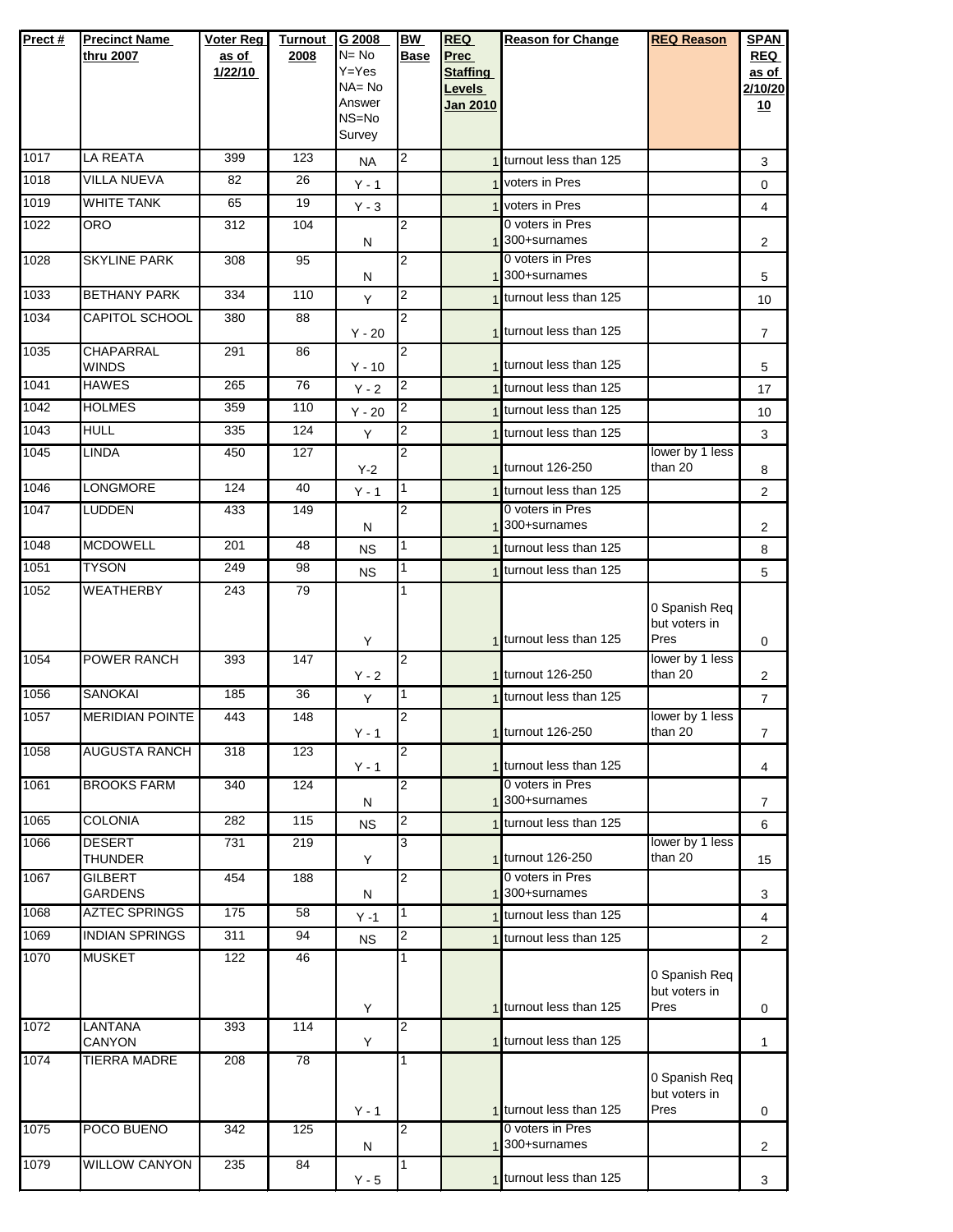| Prect# | <b>Precinct Name</b>                   | Voter Reg        | <b>Turnout</b>  | G 2008          | BW             | <b>REQ</b>                       | <b>Reason for Change</b>                    | <b>REQ Reason</b>          | <b>SPAN</b>      |
|--------|----------------------------------------|------------------|-----------------|-----------------|----------------|----------------------------------|---------------------------------------------|----------------------------|------------------|
|        | thru 2007                              | as of            | 2008            | $N = No$        | <b>Base</b>    | <b>Prec</b>                      |                                             |                            | <b>REQ</b>       |
|        |                                        | 1/22/10          |                 | Y=Yes<br>NA= No |                | <b>Staffing</b><br><b>Levels</b> |                                             |                            | as of<br>2/10/20 |
|        |                                        |                  |                 | Answer          |                | <b>Jan 2010</b>                  |                                             |                            | 10               |
|        |                                        |                  |                 | NS=No           |                |                                  |                                             |                            |                  |
|        |                                        |                  |                 | Survey          |                |                                  |                                             |                            |                  |
| 1080   | <b>CIMMARON</b>                        | 464              | 169             |                 | 2              |                                  |                                             | lower by 1 less            |                  |
| 1082   | <b>SPRINGS</b><br><b>MOUNTAIN SAGE</b> | 145              | $\overline{48}$ | $Y - 2$         | 1              |                                  | 1 turnout 126-250                           | than 20                    | $\overline{2}$   |
|        |                                        |                  |                 |                 |                |                                  |                                             | 0 Spanish Req              |                  |
|        |                                        |                  |                 |                 |                |                                  |                                             | but voters in              |                  |
|        |                                        |                  |                 | $Y - 2$         |                |                                  | 1 turnout less than 125                     | Pres                       | 0                |
| 1084   | <b>DYNAMITE</b>                        | 70               | 26              | $Y - 1$         |                |                                  | 1 voters in Pres                            |                            | $\mathbf 0$      |
| 1087   | RANCH HOUSE                            | 343              | 131             |                 | $\overline{2}$ |                                  | 0 voters in Pres                            |                            |                  |
| 1090   | PEORIA HEIGHTS                         | 689              | 168             | ${\sf N}$       | 3              |                                  | 1300+surnames                               | lower by 1 less            | 3                |
|        |                                        |                  |                 | $Y - 10$        |                |                                  | 1 turnout 126-250                           | than 20                    | 9                |
| 1094   | <b>WESTRIDGE</b>                       | 303              | 88              | Y               | 2              |                                  | 1 turnout less than 125                     |                            | 11               |
| 1096   | <b>COLDWATER</b>                       | 783              | 293             |                 | 3              |                                  | 0 voters in Pres                            |                            |                  |
|        | <b>RIDGE</b>                           |                  |                 | N               |                |                                  | 300+surnames                                |                            | 17               |
| 1098   | <b>SUN GROVES</b>                      | 296              | 108             | <b>NS</b>       | 2              |                                  | 1 turnout less than 125                     |                            | $\mathbf{1}$     |
| 1100   | <b>KENLY FARMS</b>                     | 575              | 177             |                 | 3              |                                  |                                             | lower by 1 less            |                  |
|        |                                        |                  |                 | $Y - 4$         |                |                                  | 1 turnout 126-250                           | than 20                    | 11               |
| 1101   | <b>REEMS</b>                           | 523              | 185             | $Y - 1$         | 3              |                                  | 1 turnout 126-250                           | lower by 1 less<br>than 20 | 8                |
| 1102   | <b>WEST POINT</b>                      | 367              | 117             |                 | 2              |                                  | 1 turnout less than 125                     |                            |                  |
| 1103   | <b>VILLA DE PAZ</b>                    | 429              | 143             | $Y - 2$         | 2              |                                  |                                             | lower by 1 less            | $\overline{7}$   |
|        |                                        |                  |                 | Y               |                |                                  | 1 turnout 126-250                           | than 20                    | $\overline{7}$   |
| 1104   | <b>ORANGEWOOD</b>                      | $\overline{215}$ | 50              |                 | 1              |                                  |                                             |                            |                  |
|        | <b>FARMS</b>                           |                  |                 | $Y - 3$         |                |                                  | 1 turnout less than 125                     |                            | 6                |
| 1106   | <b>MONTANA FARMS</b>                   | $\overline{274}$ | 90              | N               | 2              |                                  | 0 voters in Pres<br>1 300+surnames          |                            | 4                |
| 1107   | <b>HOPEVILLE</b>                       | 28               | 10              |                 |                |                                  | 1 voters in Pres                            |                            |                  |
| 1108   | <b>HASTINGS</b>                        | 173              | 83              | $Y - 1$         | 1              |                                  | 1 turnout less than 125                     |                            | 0                |
| 1112   | <b>STETSON HILLS</b>                   | 173              | 57              | <b>NS</b>       | 1              |                                  |                                             |                            | 5                |
| 1113   | PYRAMID PEAK                           | 274              | 71              | <b>NS</b>       | 2              |                                  | 1 turnout less than 125<br>0 voters in Pres |                            | 1                |
|        |                                        |                  |                 | N               |                |                                  | 1 300+surnames                              |                            | $\mathbf{1}$     |
| 1116   | <b>SAN MICHELLE</b>                    | 243              | 87              | <b>NS</b>       |                |                                  | 1 turnout less than 125                     |                            | $\overline{2}$   |
| 1117   | <b>FRONTIER</b>                        | 157              | 62              | <b>NS</b>       | $\mathbf{1}$   |                                  | 1 turnout less than 125                     |                            | $\overline{2}$   |
| 1119   | <b>PORTOBELLO</b>                      | 194              | 54              | $Y - 4$         | $\mathbf{1}$   |                                  | 1 turnout less than 125                     |                            | $\overline{2}$   |
| 1126   | <b>ZUNI HILLS</b>                      | 265              | 94              |                 | 2              |                                  |                                             |                            |                  |
|        |                                        |                  |                 |                 |                |                                  |                                             | 0 Spanish Req              |                  |
|        |                                        |                  |                 |                 |                |                                  |                                             | but voters in              |                  |
|        |                                        |                  |                 | $Y - 2$         |                |                                  | 1 turnout less than 125                     | Pres                       | 0                |
| 1127   | <b>RUNION</b>                          | 112              | 46              |                 | 1              |                                  |                                             | 0 Spanish Req              |                  |
|        |                                        |                  |                 |                 |                |                                  |                                             | but voters in              |                  |
|        |                                        |                  |                 | $Y - 2$         |                |                                  | 1 turnout less than 125                     | Pres                       | 0                |
| 1129   | <b>SUNCLIFF</b>                        | 283              | 79              |                 | $\overline{2}$ |                                  | 0 voters in Pres                            |                            |                  |
| 1130   | <b>HACIENDA</b>                        | 221              | 59              | N               | $\mathbf{1}$   |                                  | 1 300+surnames                              |                            | 5                |
|        |                                        |                  |                 | $Y - 7$         |                |                                  | 1 turnout less than 125                     | lower by 1 less            | 3                |
| 1136   | RANCHO MIRAGE                          | 807              | 218             | <b>NS</b>       | 3              |                                  | 1 turnout 126-250                           | than 20                    | 17               |
| 0028   | <b>ARDMORE</b>                         | 1,012            | 288             |                 | 3              |                                  |                                             | lower by 1 less            |                  |
|        |                                        |                  |                 | $Y - 4$         |                |                                  | $2$ turnout $251+$                          | than 20                    | 17               |
| 0064   | <b>BRITTON</b>                         | 608              | 163             | $Y - 50$        | 3              |                                  | 2 turnout 126-250                           |                            | 27               |
| 0090   | CANAL                                  | 486              | 136             | $Y - 10$        | $\overline{2}$ |                                  | 2 turnout 126-250                           |                            | 20               |
| 0099   | CARSON                                 | 865              | 283             |                 | 3              |                                  | 0 voters in Pres 800+                       |                            |                  |
|        |                                        |                  |                 | N               |                |                                  | 2 surnames                                  |                            | 14               |
| 0137   | <b>COMMONWEALTH</b>                    | 539              | 135             | $Y - 10$        | 3              |                                  | 2 turnout 126-250                           |                            | 21               |
| 0141   | <b>DANYELL</b>                         | 522              | 147             | $Y - 25$        | 3              |                                  | 2 turnout 126-250                           |                            | 20               |
|        |                                        |                  |                 |                 |                |                                  |                                             |                            |                  |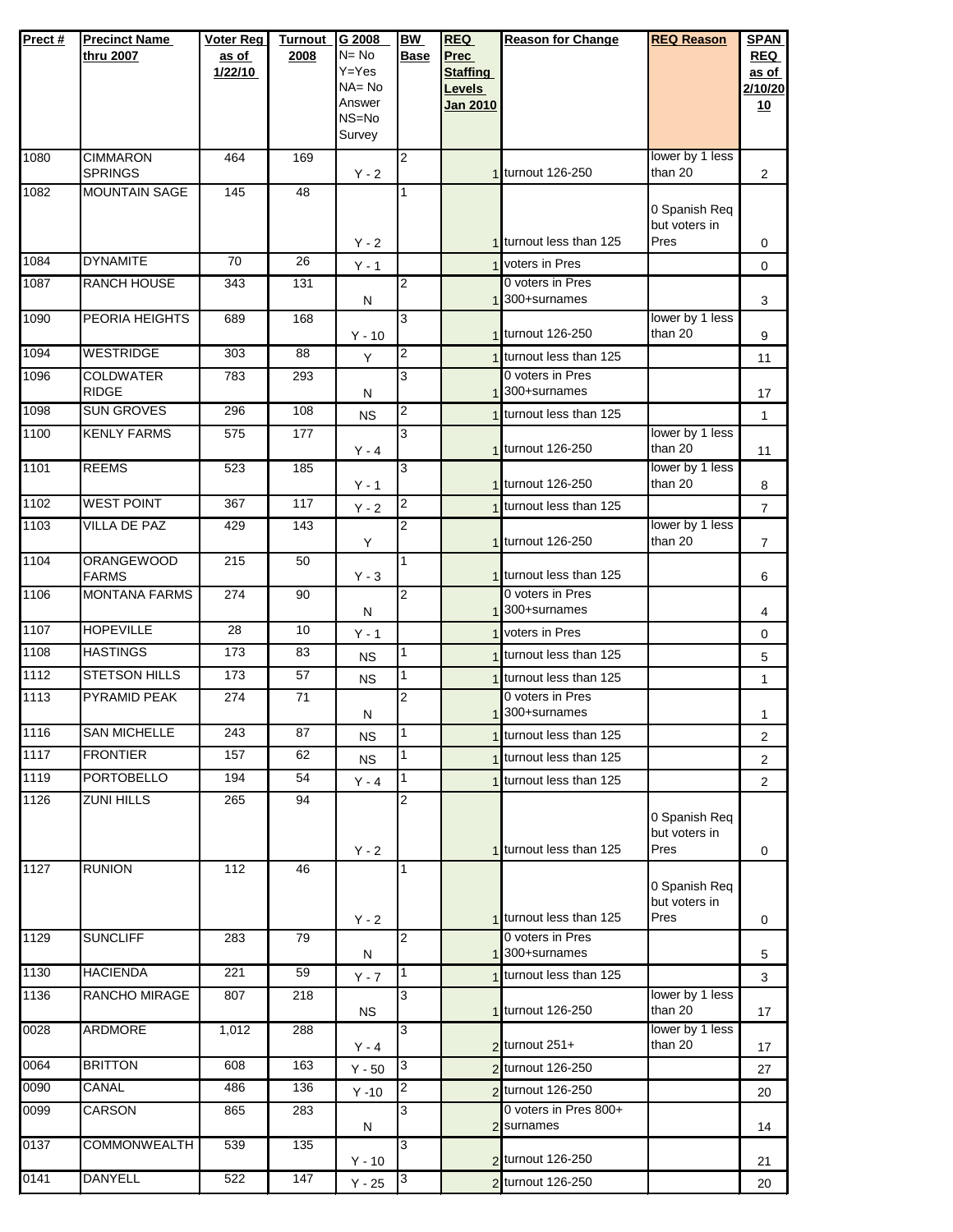| Prect# | <b>Precinct Name</b>             | <b>Voter Reg</b> | <b>Turnout</b> | G 2008             | <b>BW</b>   | <b>REQ</b>                       | <b>Reason for Change</b>                   | <b>REQ Reason</b>          | <b>SPAN</b>      |
|--------|----------------------------------|------------------|----------------|--------------------|-------------|----------------------------------|--------------------------------------------|----------------------------|------------------|
|        | thru 2007                        | as of            | 2008           | N= No<br>$Y = Yes$ | <b>Base</b> | <b>Prec</b>                      |                                            |                            | <b>REQ</b>       |
|        |                                  | 1/22/10          |                | NA= No             |             | <b>Staffing</b><br><b>Levels</b> |                                            |                            | as of<br>2/10/20 |
|        |                                  |                  |                | Answer             |             | <b>Jan 2010</b>                  |                                            |                            | 10               |
|        |                                  |                  |                | NS=No<br>Survey    |             |                                  |                                            |                            |                  |
| 0178   | <b>CORA</b>                      | 600              | 198            | $Y - 20$           | 3           |                                  | 2 turnout 126-250                          |                            | 21               |
| 0193   | <b>CREIGHTON</b>                 | 556              | 162            |                    | 3           |                                  | 2 turnout 126-250                          |                            |                  |
| 0202   | <b>CULVER</b>                    | 896              | 230            | <b>NS</b>          | 3           |                                  | 0 voters in Pres 800+                      |                            | 25               |
|        |                                  |                  |                | Ν                  |             |                                  | 2 surnames                                 |                            | 14               |
| 0288   | GATEWAY                          | 823              | 231            | Y                  | 3           |                                  | 2 turnout 126-250                          |                            | 20               |
| 0327   | <b>BURLINGTON</b>                | 858              | 256            | $Y - 15$           | 3           |                                  | $2$ turnout $251+$                         | lower by 1 less<br>than 20 | 11               |
| 0330   | <b>PARK WEST</b>                 | 734              | 200            | <b>NS</b>          | 3           |                                  | 2 turnout 126-250                          |                            | 30               |
| 0331   | <b>VERMONT</b>                   | 711              | 261            |                    | 3           |                                  |                                            | lower by 1 less            |                  |
| 0333   | <b>READE</b>                     | 536              | 164            | <b>NS</b>          |             |                                  | $2$ turnout 251+                           | than 20                    | 19               |
|        | <b>GRANADA</b>                   |                  |                | $Y - 10$           | 3           |                                  | 2 turnout 126-250                          |                            | 20               |
| 0348   |                                  | 575              | 185            | $Y - 8$            | 3           |                                  | 2 turnout 126-250<br>0 voters in Pres 800+ |                            | 20               |
| 0359   | <b>GUADALUPE 1</b>               | 1,332            | 434            | Ν                  | 3           |                                  | 2 surnames                                 |                            | 13               |
| 0360   | <b>GUADALUPE 2</b>               | 998              | 316            |                    | 3           |                                  | 0 voters in Pres 800+                      |                            |                  |
|        |                                  |                  |                | N                  |             |                                  | 2 surnames                                 |                            | 8                |
| 0370   | <b>HAYDEN HIGH</b>               | 974              | 221            | <b>NS</b>          | 3           |                                  | 2 turnout 126-250                          |                            | 20               |
| 0401   | <b>ISAAC</b>                     | 706              | 208            | Y                  | 3           |                                  | 2 turnout 126-250                          |                            | 26               |
| 0441   | <b>LEWIS</b>                     | 663              | 216            | $Y - 20$           | 3           |                                  | 2 turnout 126-250                          |                            | 23               |
| 0749   | <b>ROADRUNNER</b>                | 618              | 186            | $Y - 25$           | 3           |                                  | 2 turnout 126-250                          |                            | 22               |
| 0755   | <b>ROMA</b>                      | 783              | 234            | $Y - 10$           | 3           |                                  | 2 turnout 126-250                          |                            | 24               |
| 0795   | <b>SHERIDAN</b>                  | 740              | 160            | $Y - 10$           | 3           |                                  | 2 turnout 126-250                          |                            | 21               |
| 0849   | <b>SUNRIDGE</b>                  | 869              | 256            | Ν                  | 3           |                                  | 0 voters in Pres 800+<br>2 surnames        |                            | 23               |
| 0851   | <b>SUNSET</b>                    | 692              | 180            | Y                  | 3           |                                  | 2 turnout 126-250                          |                            | 28               |
| 0858   | <b>SURPRISE</b>                  | 949              | 253            |                    | 3           |                                  |                                            | lower by 1 less            |                  |
|        |                                  |                  |                | <b>NS</b>          |             |                                  | $2$ turnout 251+                           | than 20                    | 12               |
| 0942   | <b>TREVOR BROWNE</b>             | 788              | 220            | Y                  | 3           |                                  | 2 turnout 126-250                          |                            | 32               |
| 1036   | <b>DESERT EDGE</b>               | 887              | 290            |                    | 3           |                                  |                                            | lower by 1 less            |                  |
|        |                                  |                  |                | Y                  |             |                                  | $2$ turnout 251+                           | than 20                    | $\overline{7}$   |
| 1105   | <b>SUNDANCE WEST</b>             | 631              | 185            | ΝS                 | 3           |                                  | 2 turnout 126-250                          |                            | 20               |
| 0037   | <b>AVONDALE 2</b>                | 1,209            | 328            | $Y - 30$           | 3           |                                  | $3$ turnout $251+$                         |                            | 20               |
| 0065   | <b>BROADWAY</b>                  | 984              | 278            | Y                  | 3           |                                  | $3$ turnout $251+$                         |                            | 22               |
| 0070   | <b>BUCKEYE 2</b>                 | 1,047            | 292            | $Y - 5$            | 3           |                                  | $3$ turnout 251+                           |                            | 42               |
| 0073   | <b>BURGESS</b>                   | 1,663            | 469            | $Y - 3$            | 3           |                                  | $3$ turnout 251+                           |                            | 25               |
| 0101   | <b>LAVEEN</b>                    | 1,304            | 395            |                    | 3           |                                  |                                            |                            |                  |
| 0102   | <b>MEADOWS</b><br><b>CASHION</b> | 1,723            | 534            | $Y - 20$           | 3           |                                  | $3$ turnout 251+                           |                            | 36               |
|        |                                  |                  | 368            | $Y - 10$           |             |                                  | $3$ turnout 251+                           |                            | 42               |
| 0250   | <b>EL MIRAGE</b><br>CRYSTAL      | 1,646            |                | <b>NS</b>          | 3           |                                  | 3 turnout 251+                             |                            | 52               |
| 0312   | <b>GARDENS</b>                   | 1,083            | 310            | Y                  | 3           |                                  | $3$ turnout $251+$                         |                            | 33               |
| 0352   | <b>GREENFIELD</b>                | 1,126            | 287            | ΝS                 | 3           |                                  | $3$ turnout $251+$                         |                            | 29               |
| 0390   | <b>HOPE</b>                      | 1,187            | 274            | Y                  | 3           |                                  | $3$ turnout $251+$                         |                            | 21               |
| 0436   | <b>LASSEN</b>                    | 1,487            | 396            | ΝS                 | 3           |                                  | $3$ turnout 251+                           |                            | 25               |
| 0439   | LAVEEN                           | 933              | 323            | <b>NA</b>          | 3           |                                  | $3$ turnout 251+                           |                            | 20               |
| 0454   | <b>LONESOME</b>                  | 824              | 284            | $Y - 20$           | 3           |                                  | $3$ turnout $251+$                         |                            | 21               |
| 0658   | <b>STUMP</b>                     | 1,783            | 512            | Y                  | 3           |                                  | $3$ turnout $251+$                         |                            | 55               |
| 0669   | ORME                             | 1,201            | 401            | ΝS                 | 3           |                                  | $3$ turnout 251+                           |                            | 27               |
| 0747   | <b>RIVERSIDE</b>                 | 1,144            | 360            | $Y - 30$           | 3           |                                  | 3 turnout 251+                             |                            | 27               |
| 0754   | <b>ROESER</b>                    | 999              | 339            | Y                  | 3           |                                  | $3$ turnout 251+                           |                            | 26               |